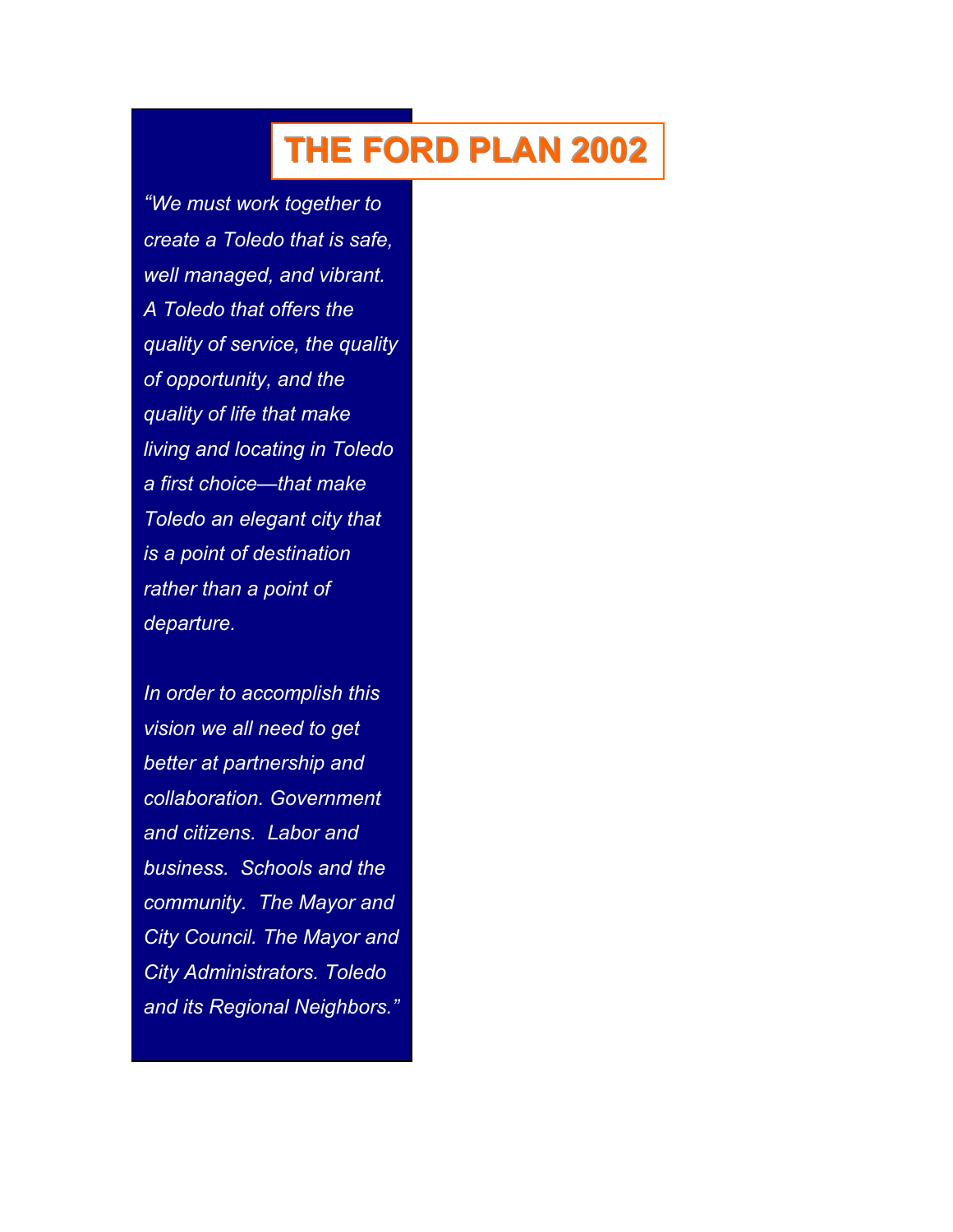# **FOREWORD**

April 2002

What you have before you is the Ford Plan 2002. This plan is based on the recommendations and observations of the Ford Citizen Transition Team and the goals and visions I have established for my administration.

My sincere thanks to the Citizen Transition Team. I also want to acknowledge the work done by Co-Chair's Robert Savage and Sue Wuest and Executive Director Ted Mastroianni. I appreciate the effort and time that all the Transition Team members committed to this process. This truly was democracy in practice.

I know that all who read this plan will appreciate the effort and understand the vision and direction in which we will take the City over the next four years. Although this plan contains many goals and recommendations, it represents just the beginning of our effort to create an "elegant" Toledo that is a point of destination rather than a point of departure.

**Sincerely** Jack Ford, Mayor City of Toledo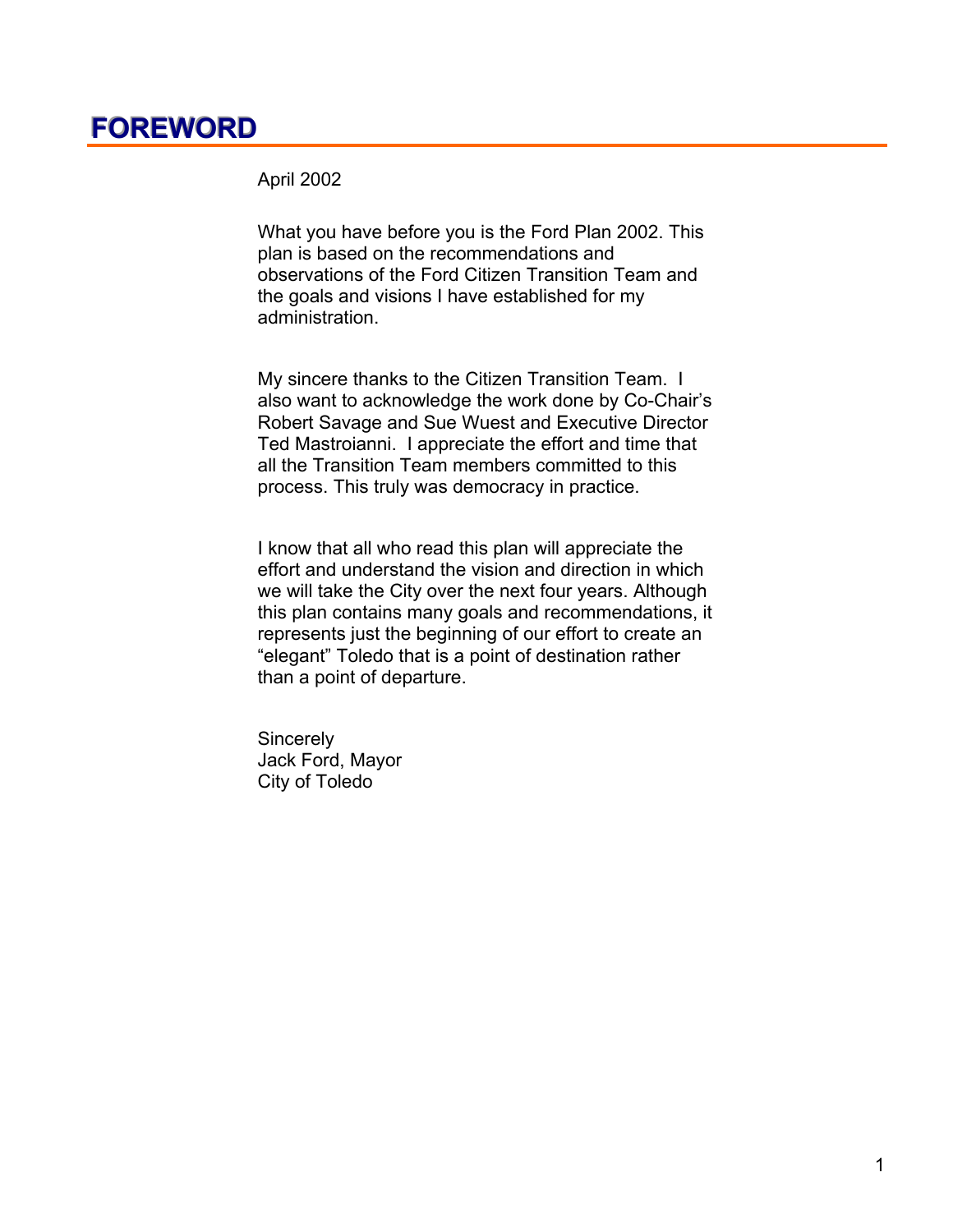# **PART1 INTRODUCTION**

The Ford Transition Team, was made up of the following committees:

- Economic and Community Development—Co-Chairs: Bob Sullivan and Vince Davis
- Education, Youth, Natural Resources, and Arts—Co-Chairs: Anita Lopez and Mike Anderson
- Environment, Public Utilities, Public Services and Planning—Co-Chairs: Steve Katich and Candace Baldwin
- Finance, Budget, Management, and Organizational Planning—Co-Chairs: Clint Longenecker and Holly Bristol
- Housing, Neighborhoods, Health, and Community Relations—Co-Chairs: Jim Hoffman and Jacqueline Martin
- Personnel and Staffing—Co-Chairs: Keith Wilkowski and Yolanda Jackson
- Public Safety, Law, and Criminal Justice—Co-Chairs: Richard Kerger and Julia Bates

The members of the Transition Committees conducted surveys and interviews of stakeholders from within city government and the community at large. Each Transition Committee prepared a report containing the information gathered in their surveys and interviews and their recommendations and goals for the Ford Administration. Their reports were presented to the Mayor on March 1, 2002. While not yet finalized into a formal plan of action, since March  $1<sup>st</sup>$ , the Ford Administration has consulted the committee reports for guidance.

What follows is The Ford Plan 2002. This plan is based on the observations and recommendations of the Transition Team along with the ideas and vision articulated by Mayor Ford during the Mayoral Campaign of 2001.

The Ford Plan is organized into four sections:

#### **Part 1—Introduction**

#### **Part 2—Goals and Vision**

Goals and vision articulated by the Mayor during and since the 2001 Mayoral Campaign along with recommendations by the Transition Team

#### **Part 3—Management Vision, Strategies, and Objectives**

Contains recommendations for action by the Mayor's Administrative Team. Recommendations for specific departments are contained in the Appendix

#### **Part 4—Appendix**

1) List of Transition Team Members, 2) Committee Recommendations by **Department** 

The Ford Plan 2002 will be used to guide the work of the Ford Administration. Specific recommendations will be passed along to all administrators for inclusion in their departments' and divisions' strategic plans.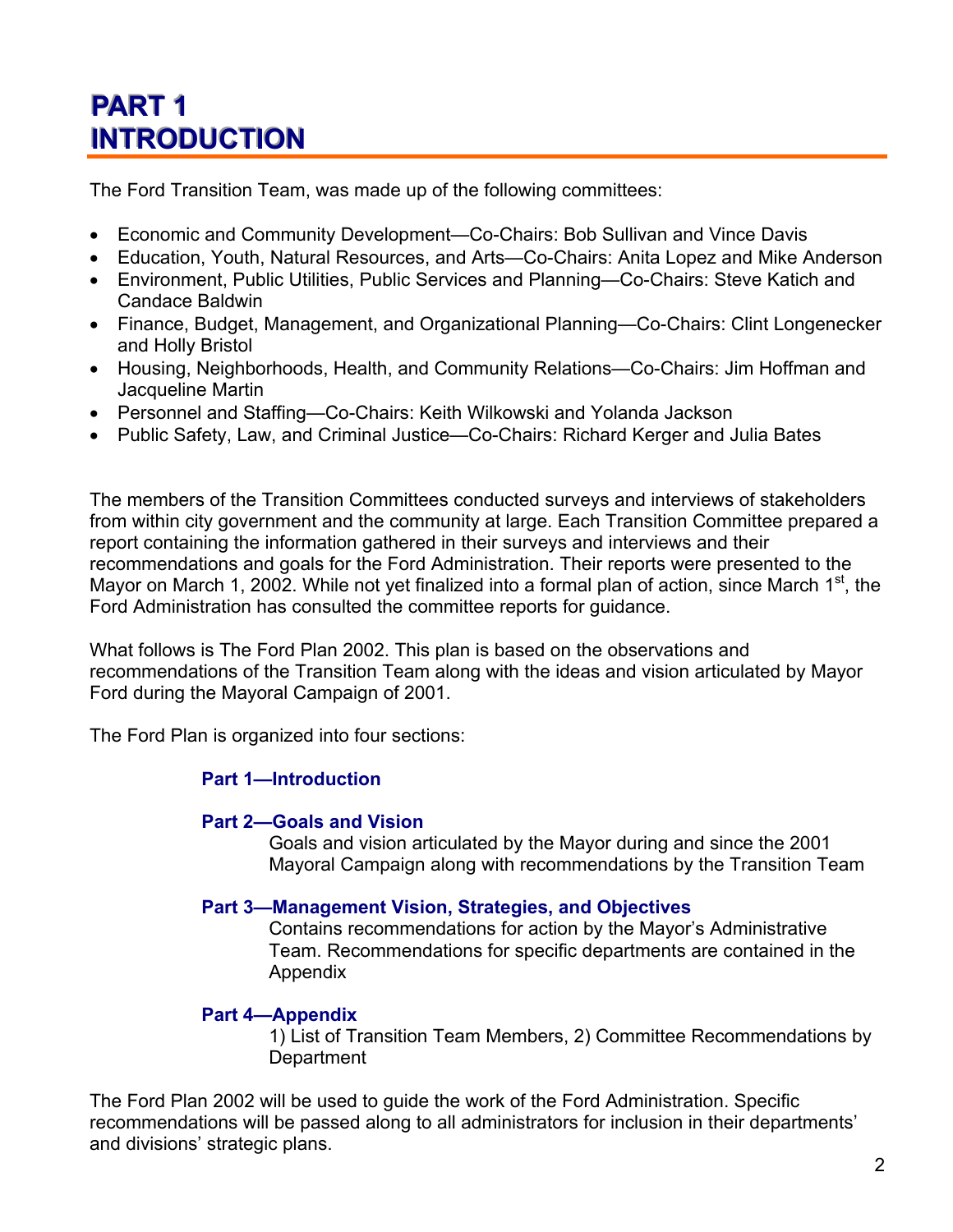# **PART 2 GOALS AND VISION**

### **Education**

Vision Statement: Toledo must offer all our children a bright future and provide them with a high quality basic education. Our schools must achieve timely improvement and must regain community confidence. The City of Toledo has a responsibility to do all it can for its schools and school children.

- 1. Appoint Mayor's Liaison to schools (would attend school board meetings)
- 2. Hold public schools accountable
- 3. Work with schools to identify areas where community support will be beneficial
- 4. Support youth mentorship and tutoring programs. Encourage participation by City Administrators, local businesses, churches/clergy, and city residents
- 5. Encourage parental involvement. Encourage local businesses to release employees to be more actively involved in their children's education and schools.
- 6. Support remedial and basic education programs for parents
- 7. Carefully consider all tax abatement requests and evaluate the real impact of the abatement on our schools

### **Economic Development**

Vision Statement: Restore City of Toledo as the vibrant healthy core of our region with a strong diverse local economy that provides all Toledoans with access to family supporting jobs.

- 1. Work with banks and other investors to establish---Venture, Seed, and Early Stage Capital Funds (Minority and Women Funds too—Fund Isabella in Cincinnati is good model for Women's Fund—there are minority venture capital funds as well)
- 2. Expand funding for Façade Program
- 3. Add Economic Development Project Expediter to oversees ED projects through system (maybe even the high profile or big projects like the marina district, bridge, etc.)
- 4. Set up a Council of Economic Advisors with more than ½ representation by small business (This would include: small, medium, and large business; labor; community developers, and universities)
- 5. Develop ongoing business site location development strategy (business parks, brownfield development, JEDZ outside of the city, etc.) (Explore possibility of transforming NorthTowne Mall into a business park. Preserve Capital Commons as a Business Park)
- 6. Ensure Tax Abatement Accountability
- 7. Take steps to revitalize Southwyck Mall
- 8. Support Walk-Westgate Project
- 9. Develop and support strategies that promote High Tech Business Development
- 10. Support High Tech Infrastructure Development (initially targeted to warehouse district, uptown, and new business parks)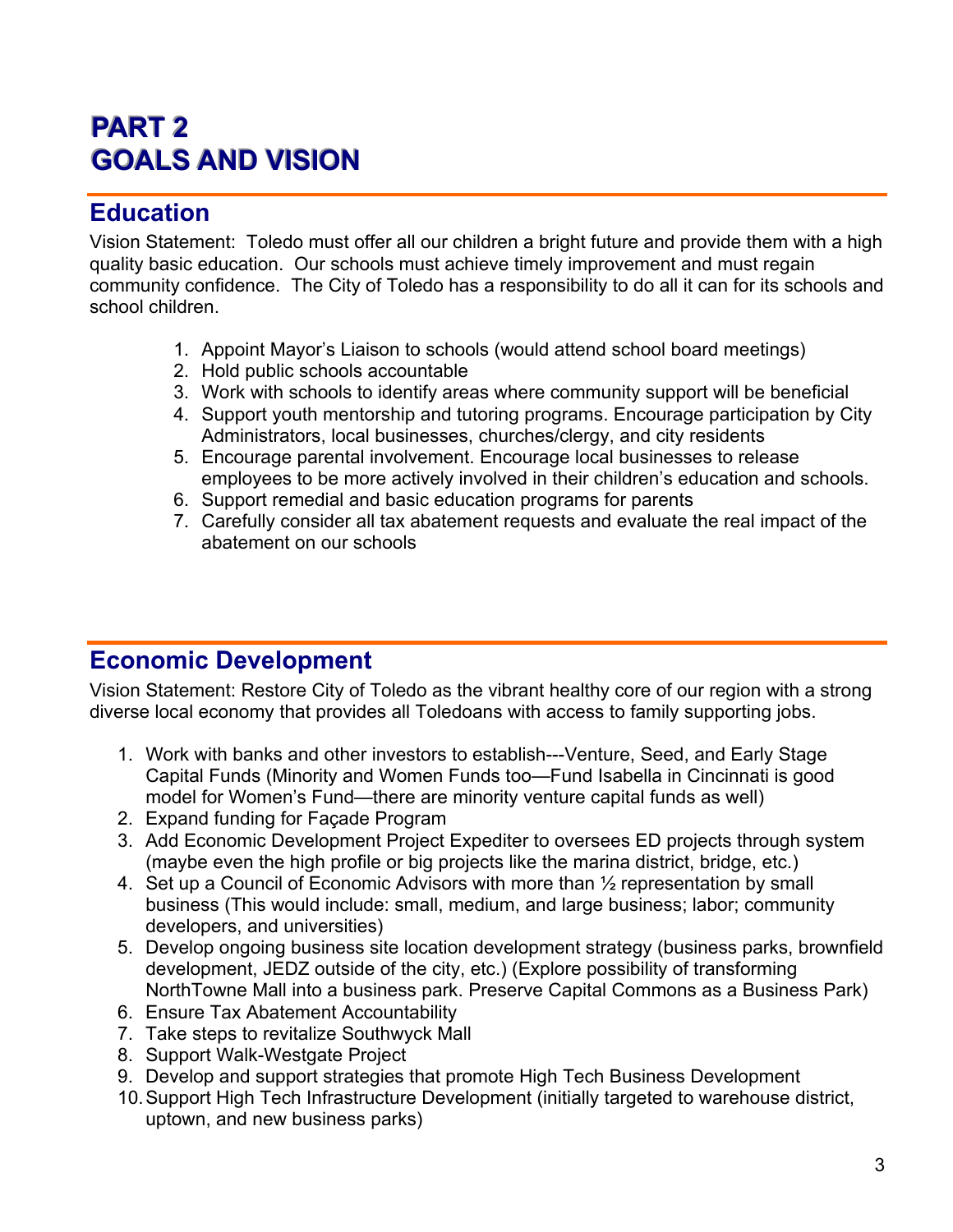- 11. Support Traditional Manufacturing—develop strategies to help small and medium sized manufacturing firms stay competitive/productive in new world economy/markets and high tech environments
- 12. Identify strong and emerging industrial sectors and develop strategies to support and grow those sectors (including suppliers, support businesses, spin-offs, etc.—this may include taking advantage of Sister City relationships for business purposes and promoting business networks)
- 13. Workforce development—The City must become a more active participant in workforce development planning in our region
- 14. Ensure that local and regional economic development strategies recognize that workforce capacity in one of the key components of a strong local economy
- 15. Ensure that local and regional workforce development plans and strategies are informed by the workforce needs of our business community,
- 16. Develop partnerships with universities for product/technology commercialization and high tech business partnerships
- 17. Appoint a new top notch Economic Development Director
- 18. Attend and participate in regional meetings and activities dealing with regional economic development planning and policymaking

# **Neighborhoods and Housing**

Vision Statement: Our neighborhoods must be strong, safe, and well-maintained. All around the country developers are trying to create new housing developments that replicate the qualities already offered by Toledo's neighborhoods. We are fortunate that we don't have to recreate those neighborhoods—but we must value and support them as important assets.

- 1. Conduct a thorough assessment of the Department of Neighborhoods organizational structure and programs. This would include an assessment of CDBG allocation practices, policies, and sub-recipient performance and outcomes
- 2. Support and strengthen CDC efforts to strengthen and revitalize our neighborhoods
- 3. Increase neighborhood-planning function at Toledo Plan Commission—develop individual neighborhood land use plans and develop overall city housing assessment and plan
- 4. Pursue the creation of a Toledo Design Center
- 5. Support Neighborhood Main Street program and efforts to strengthen and revitalize neighborhood commercial nodes and corridors
- 6. Improve enforcement of housing code violations
- 7. Support and lift up CDCs especially in their efforts to do more housing and especially to do more Economic Development
- 8. Encourage/support the development of more high quality market rate homes in the city (middle and upper income too)
- 9. Work in liaison with the County and local health care system to ensure access to affordable health care for uninsured population.
- 10. Maintain streets, alleys, sidewalks, trees, and curbs
- 11. Improve response rate to complaints and problems that threaten neighborhood stability and safety
- 12. Work to create a range of housing opportunities and choices in order to retain and attract upper and middle-income residents and ensure access to affordable housing for our lower-income residents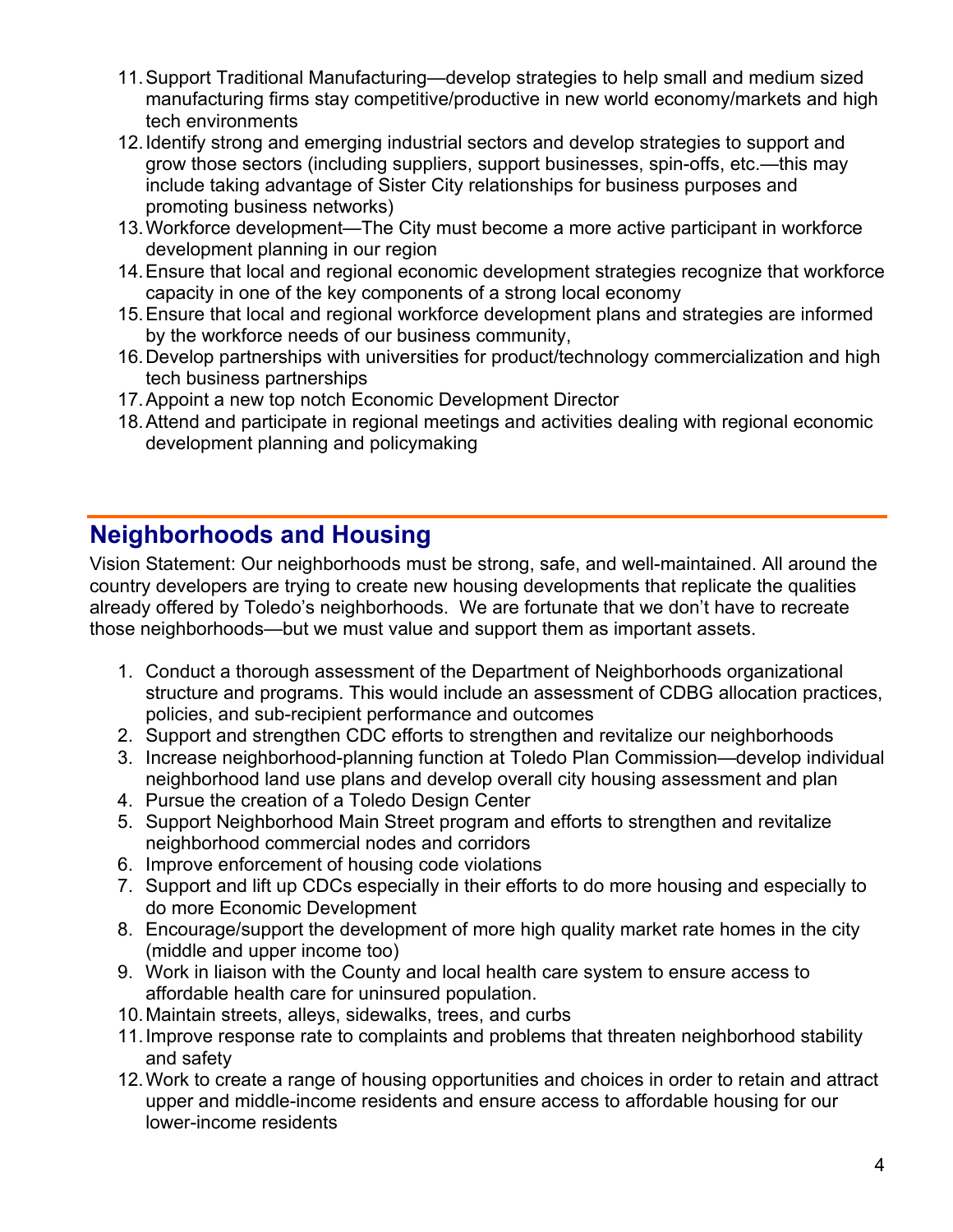- 13. Protect and take advantage of our existing community assets we should focus on getting the most out of what we've already built.
- 14. Foster safe, diverse, walkable, close-knit neighborhoods with sidewalks and convenient access to stores, schools, parks, recreation, and jobs.
- 15. Rehabilitate, reuse, and celebrate the historic buildings that make our city special.
- 16. Create safe, diverse, mixed-use environments/neighborhoods for children and adults.
- 17. Revitalize BlockWatch

## **Arts and Culture**

Vision Statement: Arts and cultural opportunities must flourish and enrich all of our lives. From the symphony and the ballet to church choirs and high school marching bands. From ethnic and cultural festivals to live theatre and the opera. From public art in our neighborhoods to International art shows in our museums. To meet this end the City of Toledo will establish a new office of Arts and Cultural Affairs. The goals of the Arts and Cultural Affairs department will be to:

- Promote increased public awareness of the important role of the arts in our community
- Support artistic excellence
- Expand community participation and support of arts and cultural activities
- Expand participation of the arts and cultural community in projects and planning by City Departments such as: Economic Development, Neighborhoods, Parks and Recreation, and the Youth Commission, etc.
- Collaborate with community organizations (not just limited to Arts and Cultural Organizations) to implement an Arts strategy
- Enhance and expand opportunities for arts and culture related tourism—approach it as an economic development strategy

Recommendations:

- 1. Appoint high level Director or Commissioner of Arts & Culture
- 2. Sponsor a Town Hall Meeting on the Arts or an Arts Summit to bring together all elements of the Arts and Cultural community and the greater community to create an Arts Agenda for the City
- 3. Secure resources to support City Arts programming (should be based on the above Arts Agenda for the City--and may include: programs to support and promote art in the community, neighborhood arts and heritage programs, support for existing arts and cultural programs, provision of technical assistance and support for professional development, and youth arts and cultural programs
- 4. Develop partnerships with local arts and cultural programs including educational institutions
- 5. Work with partners to create an Arts Website that informs visitors of all that is happening in Toledo

(see Baltimore ArtsNet: http://www.ci.baltimore.md.us/arts/index.html and Orange County ArtsNet: http://www.ocartsnet.org/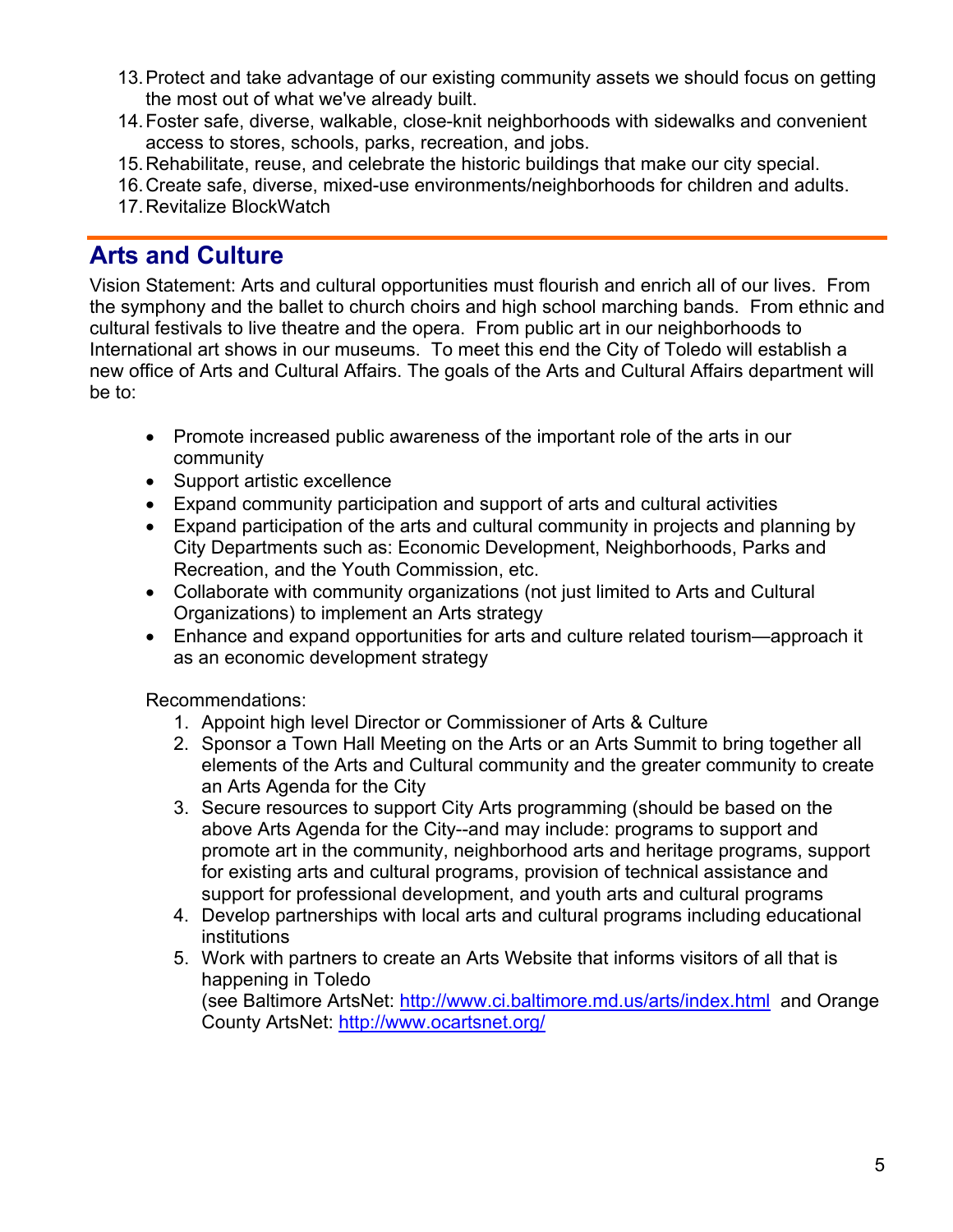### **Parks and Recreation**

Vision Statement: We will provide a high quality and diverse parks and recreation system that enrichs the lives of all our citizens (from youth to senior citizens) and celebrates the beauty and heritage of our city.

- 1. Initiate public/private partnerships to promote and improve parks and recreation programs
- 2. Develop a premier collaborative effort with our Metropark system
- 3. Evaluate organization, structure, and effectiveness of existing park boards.
- 4. Develop a marquis program—a long-term high profile, high energy, city-wide project in collaboration with community partners and community service providers. (i.e. A city-wide fitness program/challenge)

### **Public Safety**

Vision Statement: We must build a Toledo that is safe that protects its citizens with the best policy and fire service possible.

- 1. Revitalize Block Watch Program.
- 2. Keep up authorized strength--hire full police/fire classes each year.
- 3. Reduce police response time and broaden the types of calls to which they can respond.
- 4. Support and increase Community Policing Program.
- 5. Implement ToledoStat program.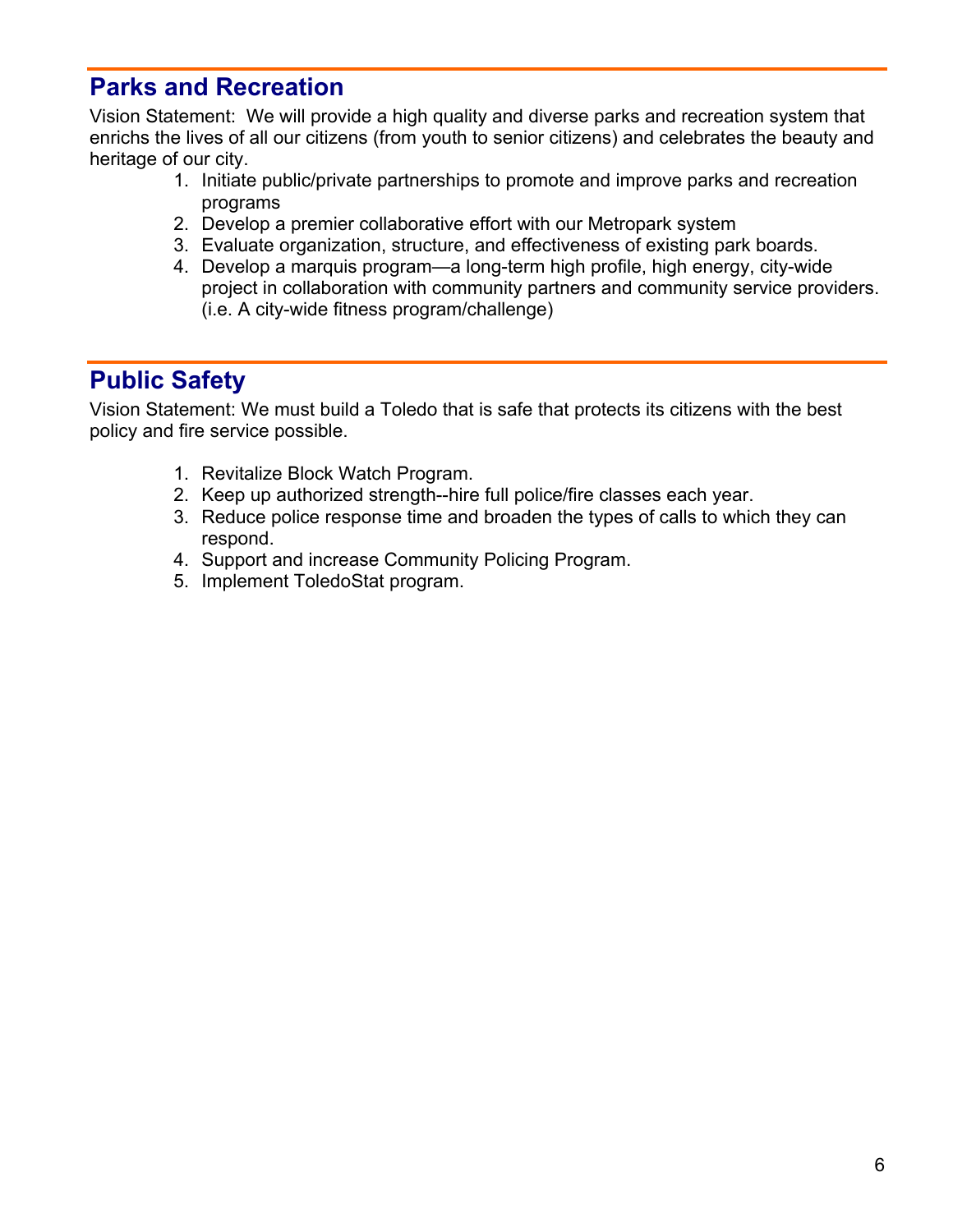## **Public Service**

Vision Statement: We will provide high quality, efficient city services (street maintenance, snow and leaf removal, tree maintenance, refuse collection, safe water, etc.) to the residents of all our neighborhoods.

- 1. Create a Public Works Department (combine Public Service and Public Utilities to gain efficiencies and provide better services to the public
- 2. Improve the delivery of public services to our residents
- 3. Spend assessment for what they were intended (trees, sidewalks, alleys, etc.)
- 4. Get Back to Basics—tree trimming, snow removal, road paving, sidewalk maintenance, infrastructure maintenance, etc.)
- 5. Develop a Water Sales Policy that is fair to Toledo

## **Youth**

Vision Statement: Our youth—our future. We must make every effort to ensure healthy, safe, productive futures for all of our city's children. To do less is not acceptable.

- 1. Mayor will spend one third of his time on youth needs.
- 2. Revitalization of the Youth Commission and eliminate overlapping programs and inefficiencies in order to improve and expand youth programming.
- 3. Establish youth micro-loan/business start-up program which includes business counseling and business planning.
- 4. Appoint more youth to commissions and boards
- 5. Hire more young people in positions of authority within city
- 6. Develop strategies to keep our youth in Toledo—reverse the brain drain issue
- 7. Establish the "Next Toledo Committee" to identify and address issues related to youth and creating a Toledo for future generations. Mayor will commit to raising \$300,000 to seed this effort.
- 8. Hold an annual Regional Youth Summit to identify issues facing youth and program and resource gaps. Participants would include, schools, churches, public and private institutions and service providers, and youth.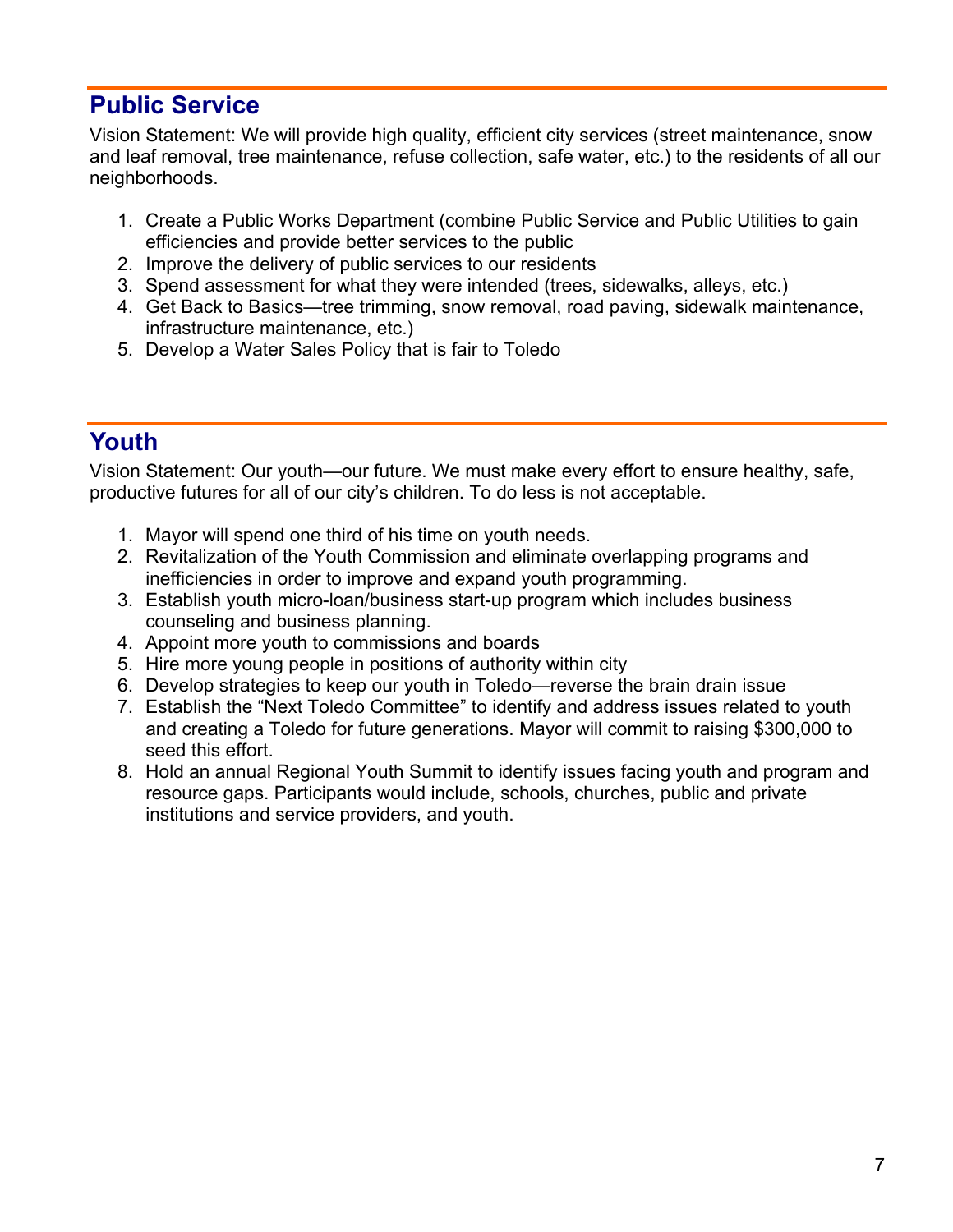# **PART 3 MANAGEMENT STRATEGIES AND OBJECTIVES**

### **Staffing, Personnel Development, and Affirmative Action**

Vision Statement: Develop and support a high quality workforce that is focused on the City's mission rather than simply "getting the job done."

### *Staffing*

- 1. Review and update hiring process (should include a review and update of civil service requirements and procedures) System is slow, cumbersome, and limited in its ability to meet and respond to staffing needs. Consider giving commissioners and managers more active role in hiring their employees
- 2. Review administrative salaries to ensure competitiveness and address situations where administrators are paid less than the employees they manage
- 3. Develop a personnel succession plan in anticipation of retirements, which would include an advance replace strategy to allow incumbents to train their replacements and/or a "retire/rehire as consultant" strategy for short-term training of replacements
- 4. Develop a Staff Retention/Development/Training Program with advancement incentives (Informed by staff development plan and personnel succession plan.)
- 5. Review practice of using consultants to ensure that consultants are qualified and meet outcomes
- 6. Conduct staffing study needs and identify areas where work is suffering because of lack of staff
- 7. Increase diversity of all departments at all levels
- 8. Develop and implement a real time Financial/Human Resources Data System

### *Training*

1. Develop staff development plan (must be prepared with input from Directors, Commissioners, Managers, Unions, etc.) Anticipate changes and upgrades in technologies and best practices. Consider training in: Information Technology and information systems, cross-training, team building, management training, high tech systems

### *Affirmative Action*

- 1. Enforce and encourage Affirmative Action in all hiring and promotion decisions
- 2. Move purchasing and contract compliance functions to the Affirmative Action **Office**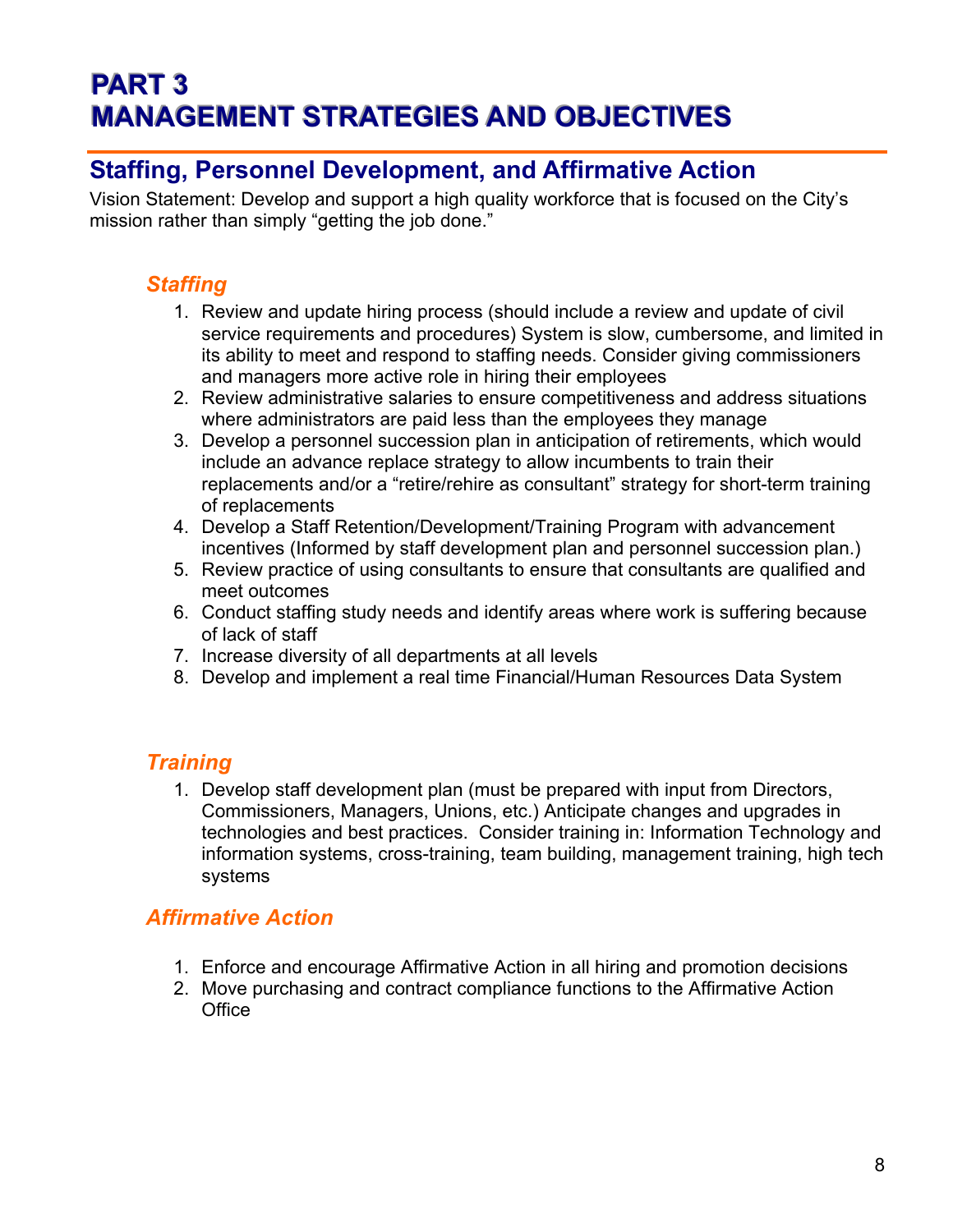## **Systems and Technology (software, hardware, internet)**

Vision Statement: The objective is to expand use and support of information technology to make city government more efficient and more responsive to quickly changing community and organizational needs and expectations

- 1. Implement and require a coordinated citywide approach to information technology and information systems, which would include expanding, and improving the "network" (eliminate inefficient "freelancing")
- 2. Review and update the Information Services Strategic Plan
- 3. Develop and implement a real time Financial/Human Resources Data System
- 4. Evaluate staffing needs for IT Department including the need for a Chief Information Officer
- 5. Replace radio communication system
- 6. Identify departments/division/individuals with needs for immediate desktop computer upgrades
- 7. Develop and implement computerized system for fleet and facilities asset management and resource tracking
- 8. Explore the development and implementation of an Economic Development Information System that would include advanced GIS technology and applications (this should be done with partners: The University of Toledo, RGP, The Chamber of Commerce, CDCs, Toledo Port Authority, Lucas County, etc.)

### **Improve Communication, Collaboration, and Coordination Among Departments and Divisions**

Vision Statement: We must improve communication and coordination from the top down, so that everyone is on the same page and everyone understands the need to work together to make Toledo the best it can be.

- 1. Improve communication and coordination between department/divisions (Particularly: Public Safety with other departments/divisions, Department of Neighborhoods and Department of Development, and all Departments and Divisions that deal with development services.)
- 2. Fully implement the Development One Stop Shop.
- 3. Coordinate project implementation across applicable departments/divisions.
- 4. Continue to upgrade internet/e-mail access and communications technology.
- 5. Continuously explore community partnership opportunities to initiate and expand programs and program impact.

### **Finance, Organizational Structure, Management Practices/Style, and Strategic Planning**

Vision Statement: We must operate our city with sound financial and budget planning information and processes and we must manage our city in such a way that administrators and employees have clearly defined areas of responsibility and accountability.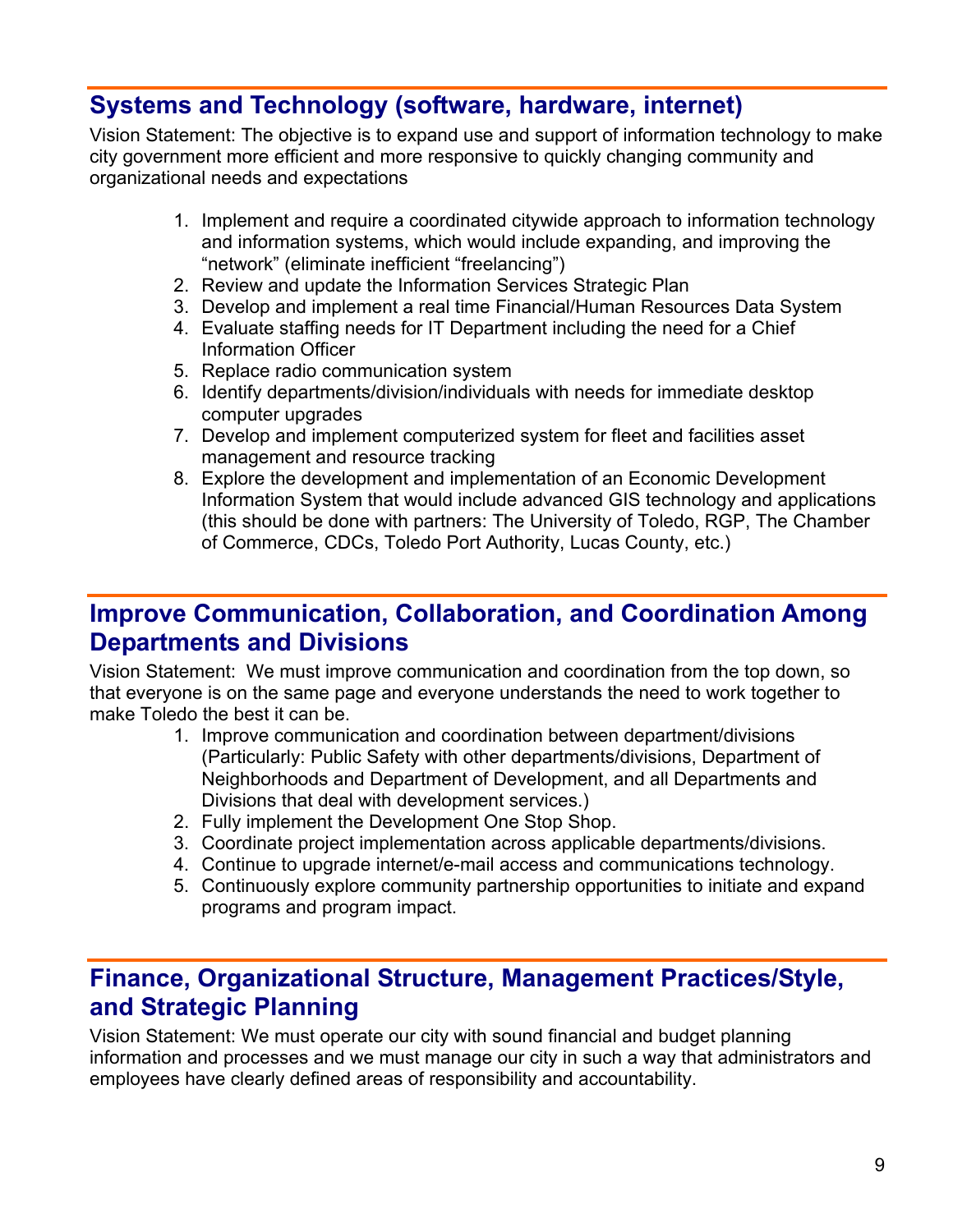#### *Finance and Law*

- 1. Develop and implement a real time Financial/Human Resources Data System.
- 2. Establish very clear performance measures for contractors. Impose financial penalties if they're in default. Explore benefits of implementing cost accounting to know how much each job is worth in order to determine the cost effectiveness of hiring a consultant in the first place.
- 3. Publish a summary of the results of the City's Independent Audit Report in the newspaper and on the City's website
- 4. Convert to a biennial budget
- 5. Develop five-year budget projections to support better overall budget planning system
- 6. Improve contract compliance and monitoring
- 7. Expand risk management strategies
- 8. Implement a city-wide ethics code and ethics commission

#### **S***tructure*

- 1. Expand role of Safety Director
- 2. Develop a Department of Arts and Culture
- 3. Combine Public Utilities and Public Services into new Department of Public Works; include Forestry and Parks Maintenance.
- 4. Centralize Engineering Services
- 5. Develop and Implement Toledo Design Center
- 6. Explore the benefits of a centralized Department of Inspections (building inspectors and nuisance abatement inspectors)
- 7. Expand Youth Commission to include specialty divisions including: youth crime, substance abuse, recreation, and mentoring.
- 8. Develop capacity (office or division) in Policy Research, Program Development, Fundraising, Grant writing, Community outreach and communications.
- 9. Add Organizational Strategic Planning Facilitation and Maintenance capacity. This office/individual would develop and facilitate the implementation of ongoing strategic planning.
- 10. Explore benefits of combining all vehicle maintenance functions into one overall vehicle maintenance department.
- 11. Review City's organizational structure to identify other opportunities for reorganization and consolidation to eliminate overlap and to improve efficiency and save money.
- 12. Review and update organizational structure of Parks, Recreation, and Forestry. Consider moving Forestry into new Public Works Department, moving Youth Commission into Parks and Recreation, and moving Neighborhood Graffiti Crew from Parks and Recreation to Nuisance Abatement.

#### *Management*

1. Take steps to create a work environment that is positive, professional, well organized, and proactive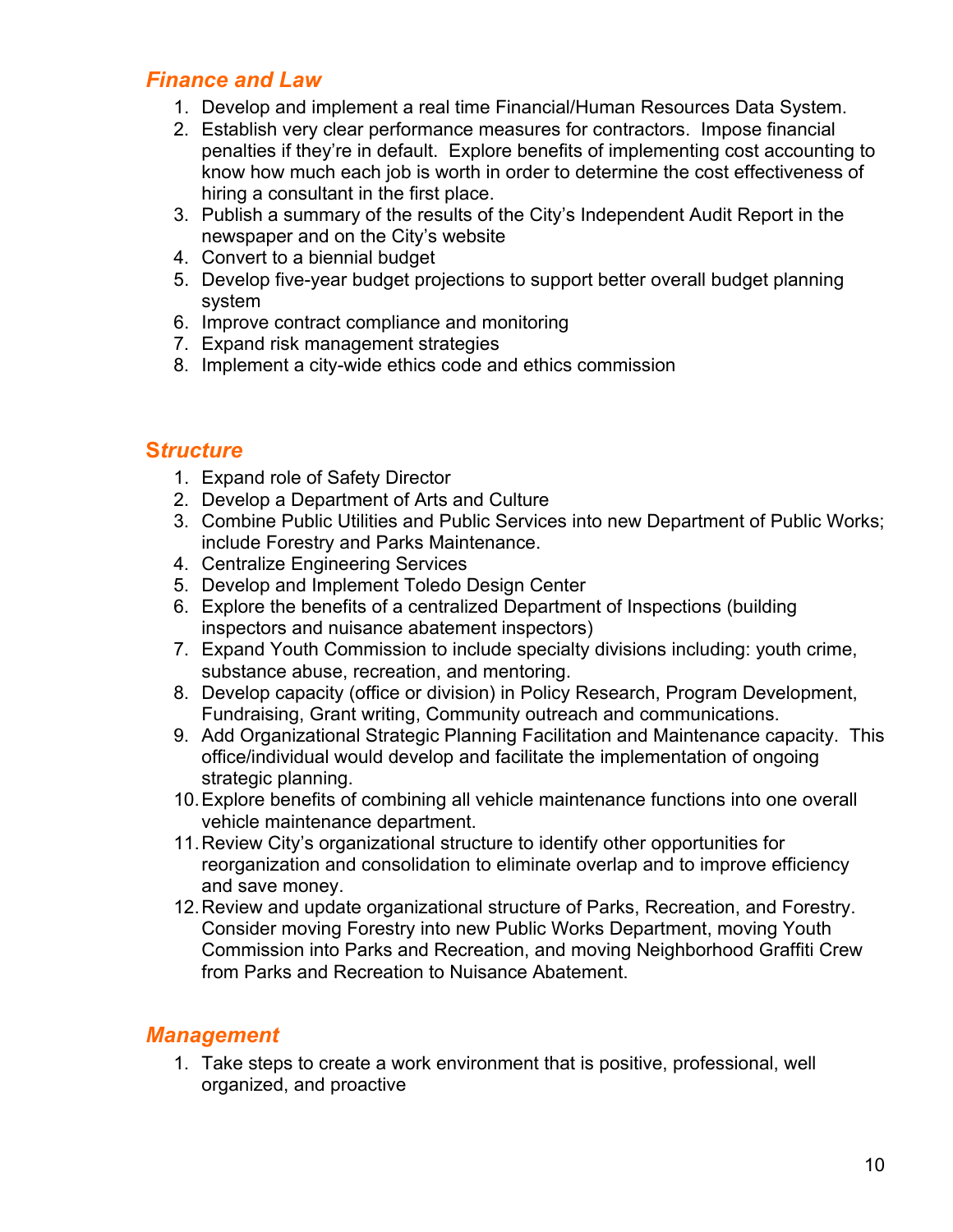2. Adopt management philosophy that includes: Clearly defined areas of responsibility and accountability. This would require clear expectations, duties, goals, and priorities and balanced feedback on performance.

### *Strategic Planning*

1. Implement an ongoing 2-3 year evergreen strategic planning process with links to financial planning (for all budgets).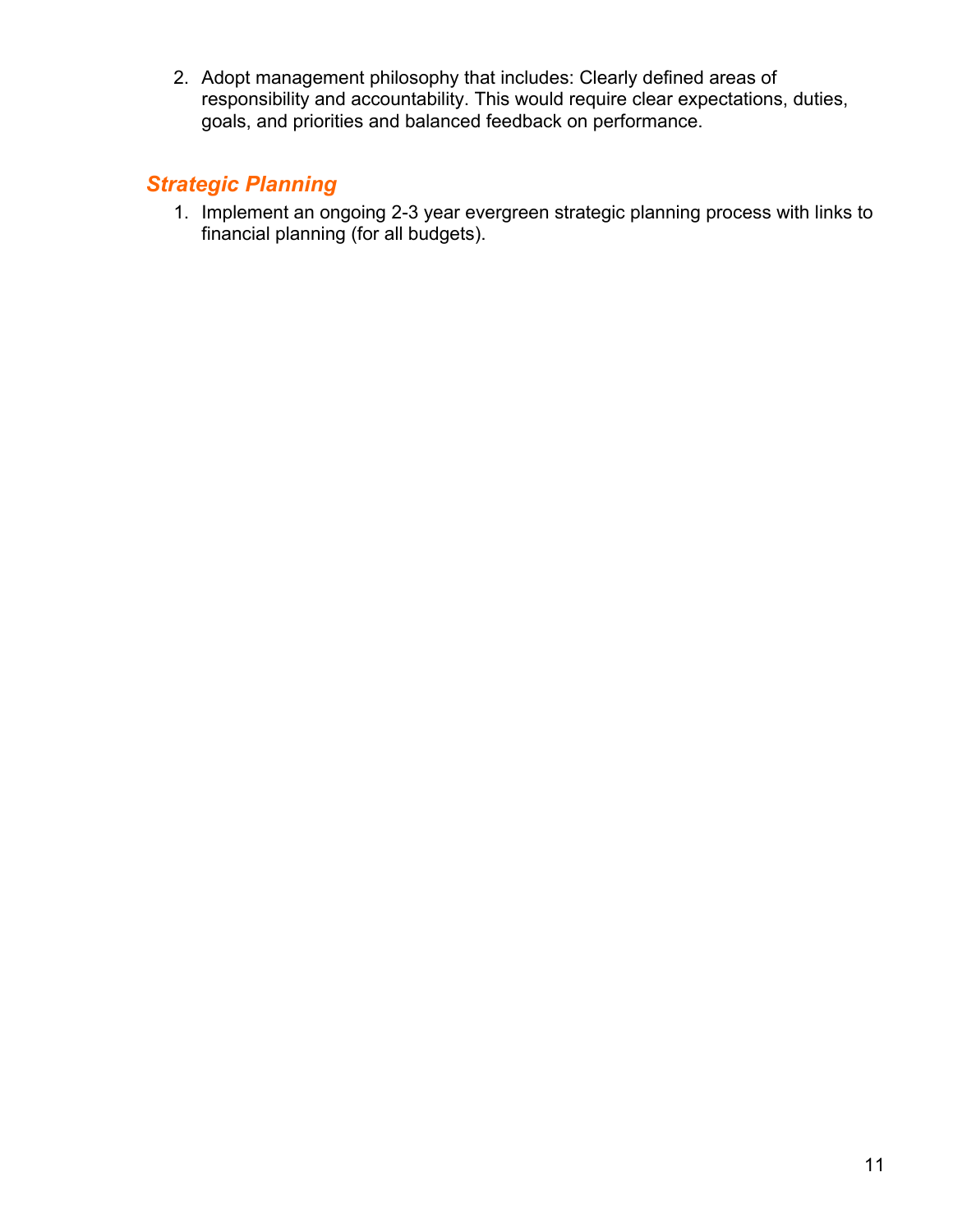# **PART4 APPENDIX**

### **Contents**

#### **Appendix 1--Transition Team Members**

#### **Appendix 2--Transition Team Committees' Specific Recommended Goals By City Department/Function**

- 1. Education
- 2. Public Utilities
- 3. Human Resources
- 4. Plan Commission
- 5. Public Service
- 6. Economic Development
- 7. Board of Community Relations
- 8. Finance, Budget, Management, and Strategic Planning
- 9. Department of Neighborhoods
- 10. Parks, Recreation, and Forestry
- 11. Youth Commission
- 12. Law and Public Safety (Police and Fire)
- 13. Proposed Public Works Department
- 14. Proposed Arts and Cultural Affairs Office
- 15. Affirmative Action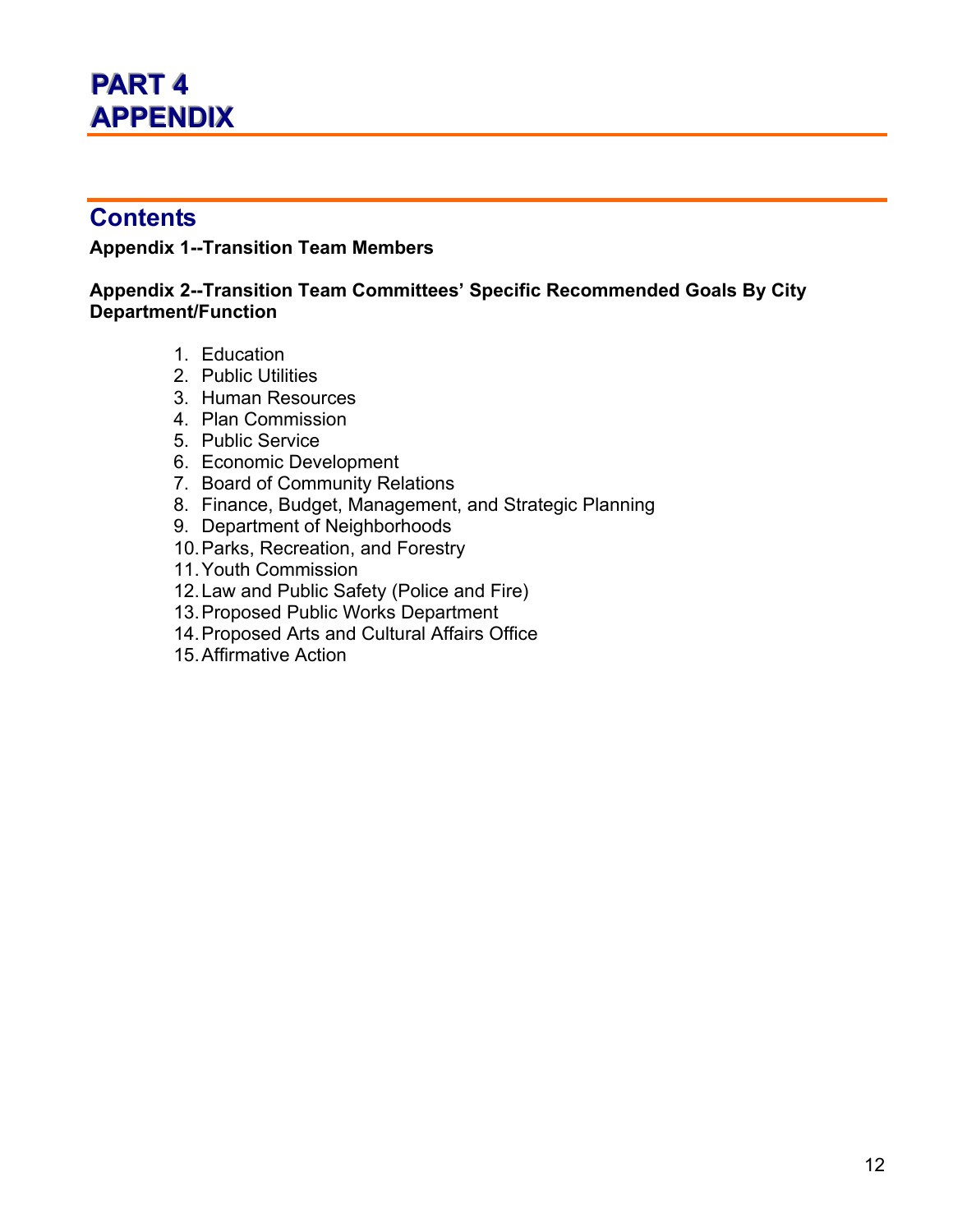## **Appendix 1--Transition Team Co-chairs, Committees, Committee Co-Chairs, and Members**

Transition Team Co-Chairs

- Robert Savage
- Sue Wuest

Transition Team Committees and Comittee Co-Chairs

- 1. Economic and Community Development Co-Chairs: Bob Sullivan and Vince Davis
- 2. Education, Youth, Natural Resources, and Arts Co-Chairs: Anita Lopez and Mike Anderson
- 3. Environment, Public Utilities, Public Services and Planning Co-Chairs: Steve Katich and Candace Baldwin
- 4. Finance, Budget, Management, and Organizational Planning Co-Chairs: Clint Longenecker and Holly Bristol
- 5. Housing, Neighborhoods, Health, and Community Relations Co-Chairs: Jim Hoffman and Jacqueline Martin
- 6. Personnel and Staffing Co-Chairs: Keith Wilkowski and Yolanda Jackson
- 7. Public Safety, Law, and Criminal Justice Co-Chairs: Richard Kerger and Julia Bates

#### Transition Team Members

- Mike Anderson
- Karen Ashford
- Lynn Bachelor
- Candace Baldwin
- Deb Barnett
- Julia Bates
- Michael Beazley
- Reynold A. Boezi
- Betsy Brady
- Holly Bristol
- Fritz Byers
- James Caldwell
- Lisa Canales-Flores
- Joyce Chapple
- Helen Cooks
- Kathy Crabtree
- Howard Cross
- Larry Davenport
- Vince Davis
- **Mike Dearth**
- Gretchen DeBaker
- Margarita DeLeon
- Andy Devine
- Ken Dobson
- Father Martin Donnely
- Lee Dunn
- **Kelly Frye**
- Sylvester Gould
- Peter Gozza
- Hugh Grefe
- Joseph Hampton
- Tim Harrington
- James Haudan
- Dennis Hellmann
- Stephen Herwat
- Sue Hochberg
- Jim Hoffman
- Olivia Holden
- Marge Holt
- Dave Huey
- Yolanda Jackson
- Collette Jacobs
- Traci Jadlos
- Dennis Johnson
- Miranda Johnson
- Charles Jones
- Steve Katich
- Richard Kerger
- Paul Kozlowski
- Jim Larsen
- Francine Lawrence
- Joel Lipman
- Clint Longenecker
- Anita Lopez
- Jacqueline Martin
- Theodore Mastroianni
- Doni Miller
- Don Monroe
- Sylvia Muniz-Mutchler
- Amy Natyshak
- **Chuck Oswald**
- **Tom Palmer**
- **Shelley Papenfus**
- Brian Randolph
- Barbara Rudnecki
- Bill Rudolph
- Bob Savage
- Robert Savage
- Tony Scott
- Rory Shanley-Brown
- Ron Stormer
- Bob Sullivan
- Ben Tallerico
- Ron Thompson
- Megan Vahey
- Bob Vasquez
- Charles Welch
- Keith Wilkowski
- John Williams
- Sue Wuest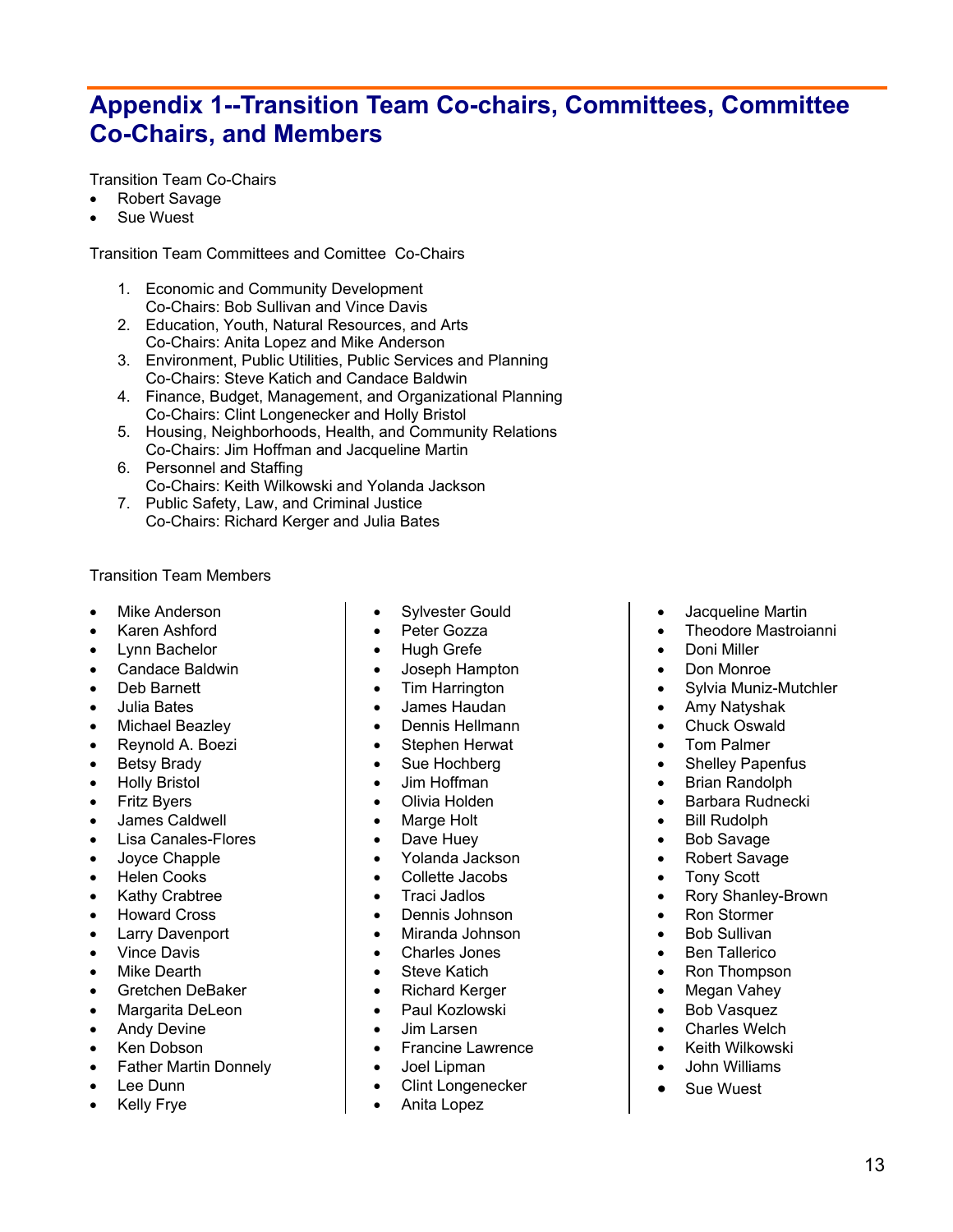# **Appendix 2--Specific Recommendations by Department**

# **1. Recommended Goals for City's Involvement in Education**

|   | Recruit tutors, mentors, and encourage parental involvement.      | Term |
|---|-------------------------------------------------------------------|------|
| 2 | Economic development is critical to improving schools - tax       |      |
|   | abatements need to receive strict attention.                      |      |
|   | Explore potential roles for involvement by Department of          |      |
|   | Neighborhoods.                                                    |      |
|   | Support use of school facilities for community and family support |      |
|   | programs.                                                         |      |
|   | Support mental health seminars.                                   |      |
|   | Support expansion and improvement in "Early Learning" programs.   |      |

# **2. Recommended Goals for Public Utility Department**

|                | <b>Overall Departmental Goals</b>                                                                                                                                                                                                                                                                                           | <b>Term</b>            |
|----------------|-----------------------------------------------------------------------------------------------------------------------------------------------------------------------------------------------------------------------------------------------------------------------------------------------------------------------------|------------------------|
| $\overline{7}$ | Improve delivery of services to the citizens of Toledo                                                                                                                                                                                                                                                                      |                        |
| $\overline{8}$ | Create a central planning division with UT link for grant writing,<br>strategic planning, and special projects out of this department.<br>This division could provide a service to all City departments and<br>divisions. This division should be placed at the upper<br>administration level separate from this department | 2 years                |
| 9              | Budgeting – allow commissioners and managers more say in<br>process                                                                                                                                                                                                                                                         | Immediate              |
| 10             | Increase the role of manager in the day-to-day management and<br>increase the role of commissioner in long range planning, broad<br>based development planning.                                                                                                                                                             | 6 months               |
| 11             | Need to shift a portion of funds out of General Fund into a<br>replacement and reserve fund. Hire a certified financial advisor<br>at the Admin level to advise investments of these funds to yield a<br>higher return.                                                                                                     | 2 year                 |
| 12             | Identify and implement cost savings strategies                                                                                                                                                                                                                                                                              | Immediate<br>& ongoing |
|                | <b>Organizational Goals</b>                                                                                                                                                                                                                                                                                                 |                        |
| 13             | Increase the efficiency of the dept through organizational<br>strategic planning/budgeting                                                                                                                                                                                                                                  | 6 months               |
| 14             | Fill vacancies – fix hiring process – allow manager and<br>commissioners more active role in hiring                                                                                                                                                                                                                         | 6 months               |
| 15             | Develop a career ladder/staff development to decrease the loss<br>of institutional knowledge and staff expertise                                                                                                                                                                                                            | Immediate              |
| 16             | Fix hiring process. This department requires very specialized<br>workforce and the current hiring process is too antiquated to<br>address this need effectively.                                                                                                                                                            | 2 year                 |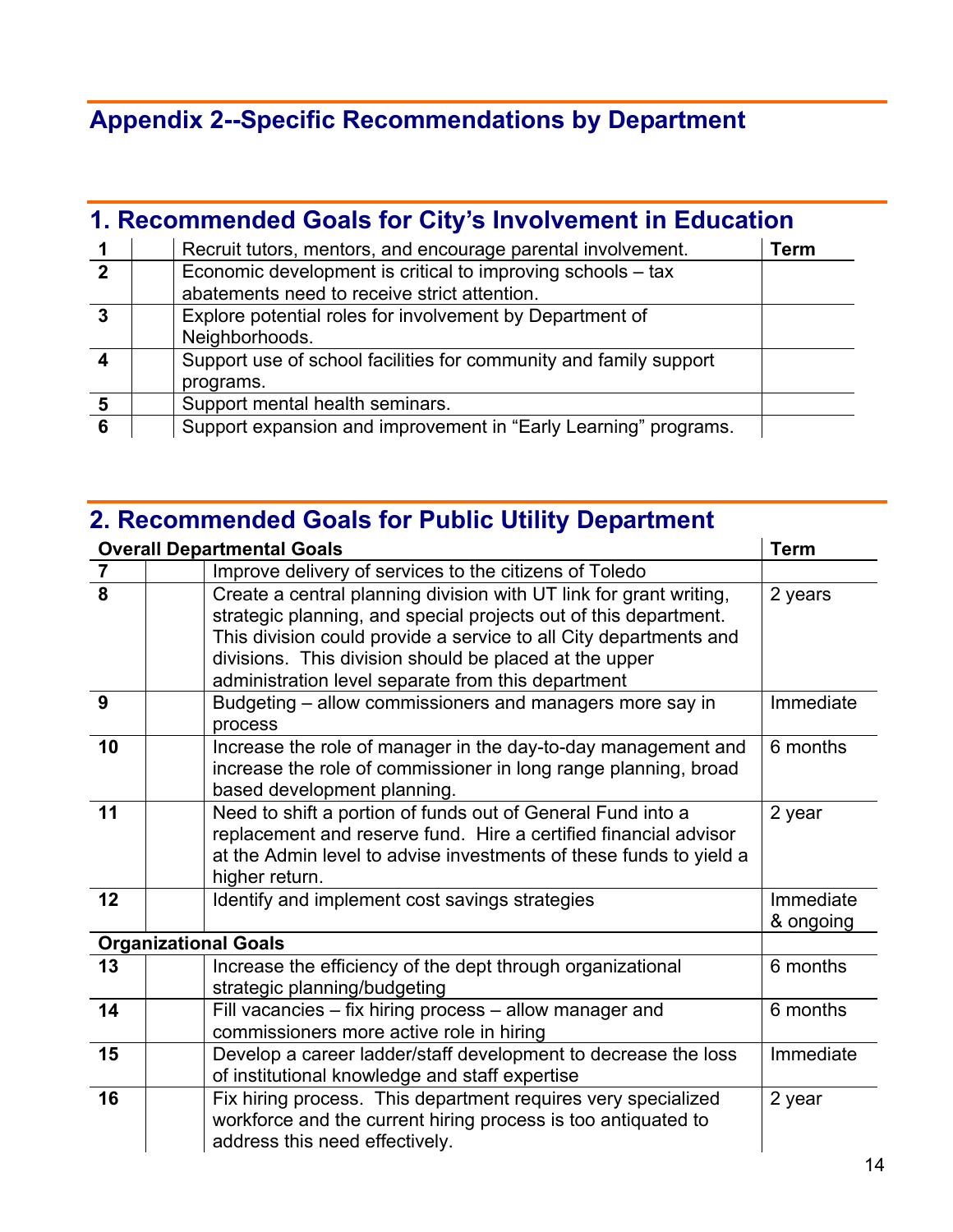| 17 | Create a strategy to identify issues with the union over course of<br>contract to allow issues to be dealt with when contract is up for<br>renewal.                                                                                                                                                                                                                                    | Immediate |
|----|----------------------------------------------------------------------------------------------------------------------------------------------------------------------------------------------------------------------------------------------------------------------------------------------------------------------------------------------------------------------------------------|-----------|
| 18 | Cross train engineers to perform project management                                                                                                                                                                                                                                                                                                                                    | 2 year    |
| 19 | Upgrade Computer System both for accounting/budgeting and<br>for project tracking/forecasting. Place this on the City's network<br>so that various departments can access, will provide better<br>coordination between dept and div                                                                                                                                                    | 1 year    |
| 20 | Centralize Engineering Services: Put all engineers that specialize<br>in design and construction in one division and allow them to act<br>as a service to the rest of the City departments with exception of<br>water treatment, solid waste, water reclamation and street<br>engineers since these are very specialized areas.                                                        | 2 year    |
|    | <b>Project/Program Related Goals</b>                                                                                                                                                                                                                                                                                                                                                   |           |
| 21 | Long term project planning must begin to forecast projects and<br>get them on the financial radar screen                                                                                                                                                                                                                                                                               | Immediate |
| 22 | Improve coordination with other city departments especially the<br>Department of Development and Neighborhoods for large<br>development projects                                                                                                                                                                                                                                       | Immediate |
| 23 | Set higher standard for infrastructure repair/replacement to<br>provide a better quality of life. Set realistic goal not on a per mile<br>basis but on quantifiable improvements.                                                                                                                                                                                                      | Immediate |
| 24 | Increase resources by securing federal/state grant funds<br>for infrastructure upgrades. Success measured by amount<br>of outside funds brought into the City                                                                                                                                                                                                                          | 2 year    |
| 25 | Develop a two-phased capital improvement funding cycle. Focus<br>on long term planning and get funding in place at least one year<br>ahead of project start date. Allow bids for design in first phase<br>and then allow second phase funding to be for construction.<br>Would require a large one time cost to catch up but will allow<br>better forecasting of improvement projects. | 2 year    |
|    |                                                                                                                                                                                                                                                                                                                                                                                        |           |

# **3. Recommended Goals for Human Resources**

|    | <b>Departmental Goals</b>                                             | <b>TERM</b> |
|----|-----------------------------------------------------------------------|-------------|
| 26 | Inadequate staffing to accomplish the mandated functions of the       |             |
|    | departments. Due to this problem, department directors are            |             |
|    | compelled to do "day-to-day" tasks that then inhibit them from        |             |
|    | developing and implementing strategic direction.                      |             |
| 27 | Improve the hiring process (note: The process of hiring is            |             |
|    | "cumbersome", "archaic", "slow to respond" and "hindered" by a Civil  |             |
|    | Service system that does not meet the needs of the City.)             |             |
| 28 | Develop a personnel succession plan/strategy (there is a perceived    |             |
|    | lack of bench strength and many anticipated retirements.)             |             |
| 29 | Develop "advance replace" strategy to allow incumbents to train their |             |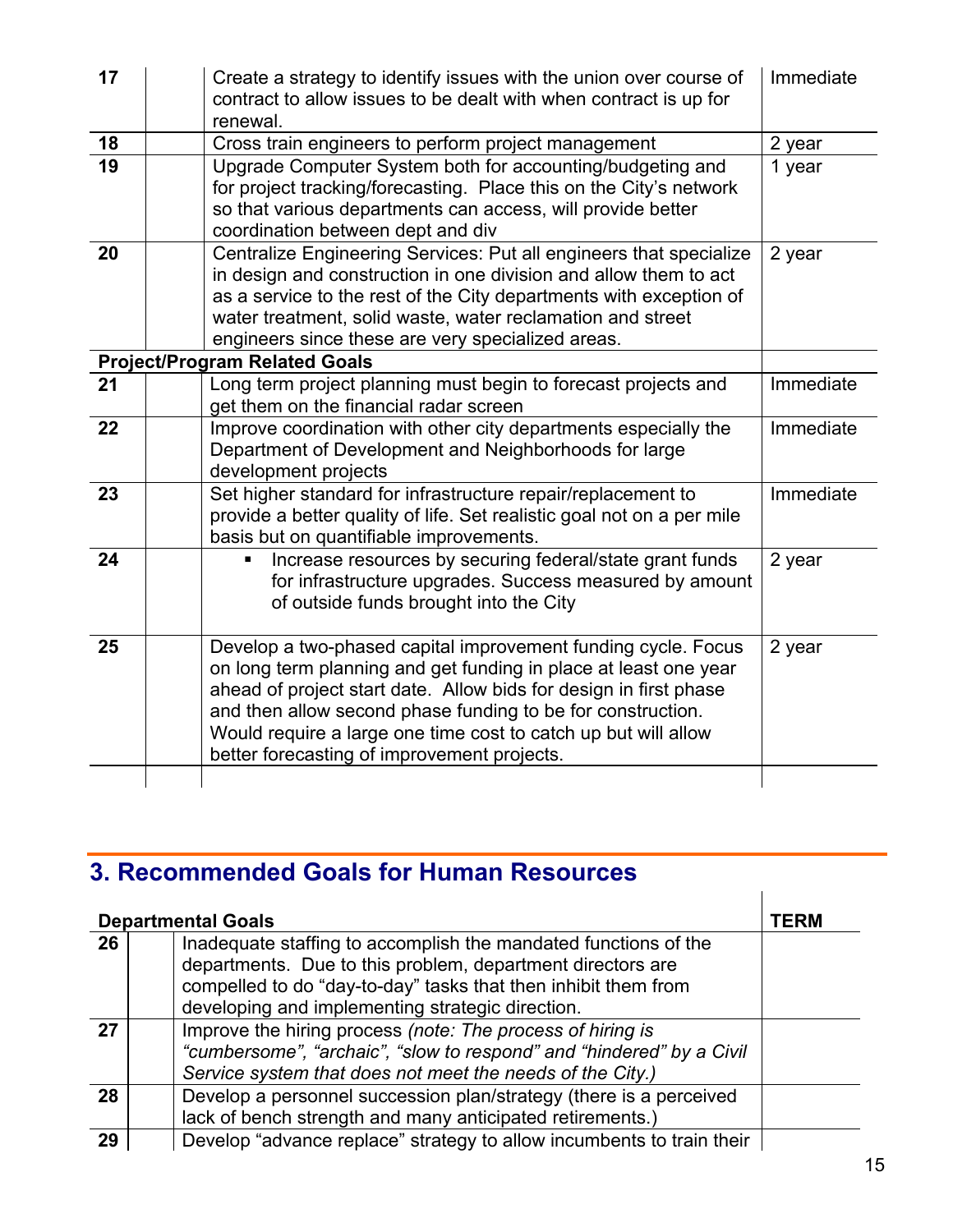|    | replacements (especially with regards to retirements)                                                                   |  |
|----|-------------------------------------------------------------------------------------------------------------------------|--|
| 30 | Explore "retire/rehire" strategy for short term training purposes                                                       |  |
| 31 | Make necessary changes to improve retention (Note: People are                                                           |  |
|    | lost internally to other departments and externally, in particular for                                                  |  |
|    | some specialized positions where the compensation package is not                                                        |  |
|    | commensurate with the private sector where they compete for the                                                         |  |
|    | same "technically trained" personnel.)                                                                                  |  |
|    | <b>Specific Staffing Goals</b>                                                                                          |  |
| 32 | Review administrative salaries-must be competitive to retain and                                                        |  |
|    | keep good people (note: Some Commissioners and managers are                                                             |  |
|    | paid less, on an hourly basis than the employees they manage. This                                                      |  |
|    | makes it difficult to attract and retain capable employees in                                                           |  |
|    | management ranks. Keeping salaries in the Law Department                                                                |  |
|    | competitive is a particular concern in that the professional personnel                                                  |  |
|    | in that department have the highest educational requirements of any                                                     |  |
|    | city agency, but are in some instances compensated far less than                                                        |  |
| 33 | unionized employees.)                                                                                                   |  |
|    | Add HR representative to project team charged with drafting an                                                          |  |
| 34 | update of the payroll and personnel policies for 2002<br>Review organization structure for opportunities to combine and |  |
|    | collapse departments to gain efficiency, reduce redundancy, and                                                         |  |
|    | save money. (Note: One area in particular is maintenance of motor                                                       |  |
|    | equipment. There seem to be maintenance staffs in various                                                               |  |
|    | departments in, at least, Public Services and Public Safety. A                                                          |  |
|    | transportation Department, combining the functions of purchasing                                                        |  |
|    | and maintaining of all motorized equipment in the City may be a                                                         |  |
|    | more efficient approach.)                                                                                               |  |
| 35 | Develop and implement staff development and retention program                                                           |  |
|    | perhaps to include advancement incentives                                                                               |  |
|    |                                                                                                                         |  |

# **4. Recommended Goals for City Plan Commission**

|    | <b>GOAL</b>                                                                                                                                                                                                                                                                                                                                       | <b>TERN</b> |
|----|---------------------------------------------------------------------------------------------------------------------------------------------------------------------------------------------------------------------------------------------------------------------------------------------------------------------------------------------------|-------------|
| 36 | Plan Commission should be at the table (from the beginning) for all<br>economic/community development project discussions. The Plan<br>Commission brings knowledge of the 2020 plan, land use/zoning<br>requirements and issues, knowledge of community issues, ability to<br>improve coordination and smooth possible "bumps" in the road, etc.) |             |
| 37 | Hire Deputy Director to focus primarily on long range planning                                                                                                                                                                                                                                                                                    |             |
| 38 | Fill staff vacancies                                                                                                                                                                                                                                                                                                                              |             |
| 39 | Expand neighborhood planning--develop and update neighborhood<br>plans and incorporated them into 2020 Plan                                                                                                                                                                                                                                       |             |
| 40 | Continue to pursue and support the Toledo Design Center to assist<br>in developing and implementing design standards (may be division of<br>Plan Commission)                                                                                                                                                                                      |             |
| 41 | Develop smart growth strategies for regional development                                                                                                                                                                                                                                                                                          |             |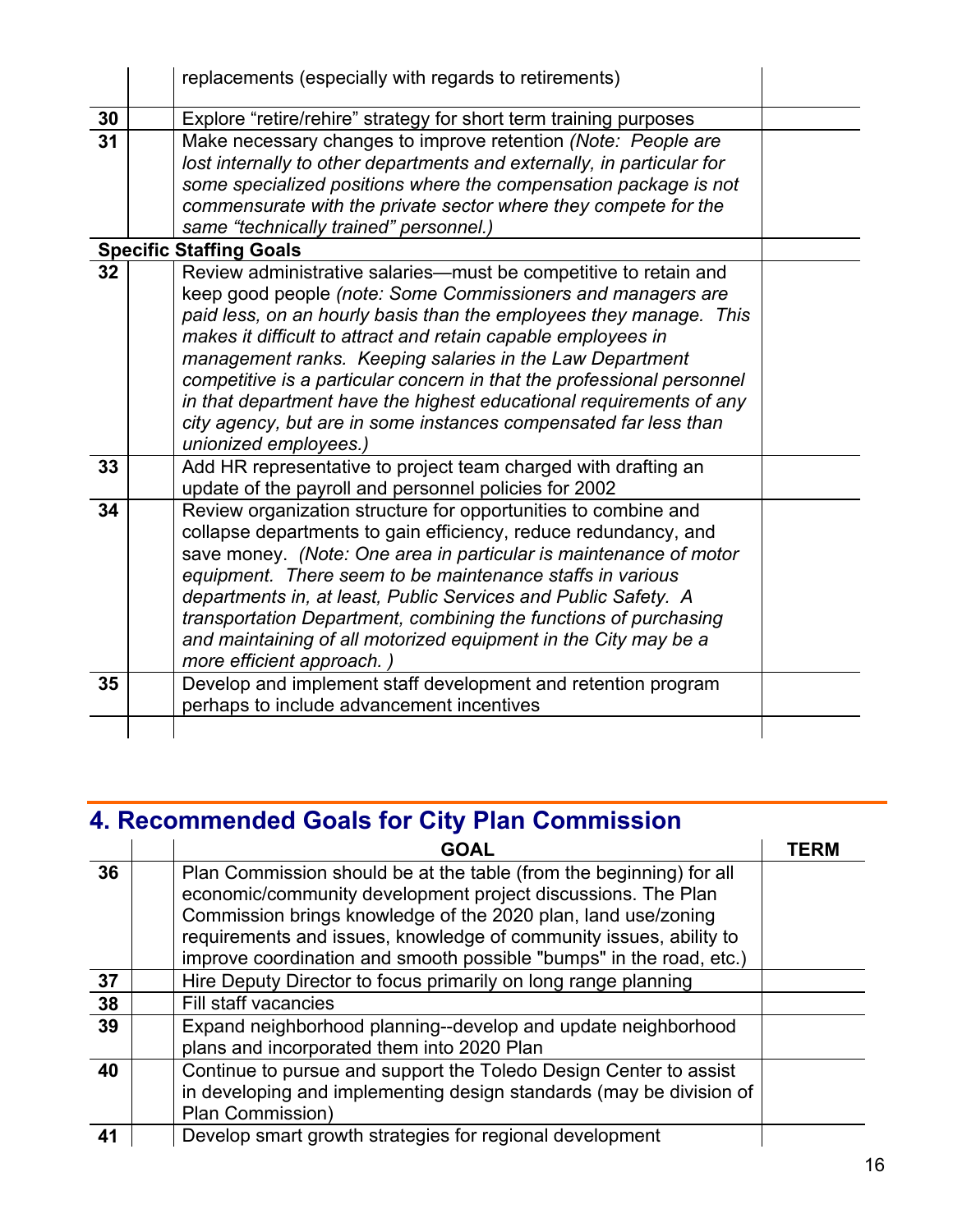# **5. Recommended Goals for Public Service Department**

| <b>Goals</b> |                                                                                                                                                                                                                                                                                                                                                                                               | <b>TERM</b> |
|--------------|-----------------------------------------------------------------------------------------------------------------------------------------------------------------------------------------------------------------------------------------------------------------------------------------------------------------------------------------------------------------------------------------------|-------------|
| 43           | Get ready to take advantage of potential for state/federal mandates<br>(and possibly resources) that would require facility and fleet<br>improvements (note: we are currently not prepared)                                                                                                                                                                                                   |             |
| 44           | Stay on top of infrastructure repairs                                                                                                                                                                                                                                                                                                                                                         |             |
| 45           | Upgrade computers and information systems at Fleet/Facility for<br>asset management and resource tracking—and to inform Vehicle<br>Replacement Program.                                                                                                                                                                                                                                       | $100$ day   |
| 46           | Implement Vehicle Replacement Program (note: current fleet and<br>facility conditions have potential to limit service delivery and heighten<br>liability)<br>Measure success of program by reduced operating costs and<br>٠<br>improved productivity. Productivity gains likely to be easily<br>gained by virtue of the fact there is less down time in new<br>and well-maintained equipment. | 6 months    |
| 47           | Implement Pavement Management Program<br>Set realistic goals not on a per mile basis but on quantifiable<br>п<br>improvements in prioritized projects in planning, progress,<br>implementation or completion                                                                                                                                                                                  | 1 year      |
| 48           | Develop strategic workforce training plan (Note: should be training<br>workforce on newer more sophisticated signaling systems)                                                                                                                                                                                                                                                               |             |
| 49           | Rebuild and resurface based on objective criteria and prioritization<br>(not on council district expenditure targets)                                                                                                                                                                                                                                                                         |             |
| 50           | Give managers more input on personnel decisions.<br>Manager's prioritization skills and accountability for budget<br>п<br>projections are measurable                                                                                                                                                                                                                                          | 1 year      |
| 51           | Work with Union to develop and implement new initiatives in:<br>٠<br>cross training of staff, more streamlined hiring, pooled<br>workforces, etc.<br>Use productive measures, man-hour measurements, and<br>п<br>perhaps reduced overtime costs to measure success                                                                                                                            | 1 year      |
| 52           | Coordinate project implementation across divisions (Note: Parkside<br>Blvd. and recent ice storm as models for cooperation)                                                                                                                                                                                                                                                                   |             |
| 53           | Restore staff and capacity in Engineering. Consider centralizing<br><b>Engineering Services</b>                                                                                                                                                                                                                                                                                               | 1 year      |
|              | Explore "team approach" to engineering and implementation                                                                                                                                                                                                                                                                                                                                     |             |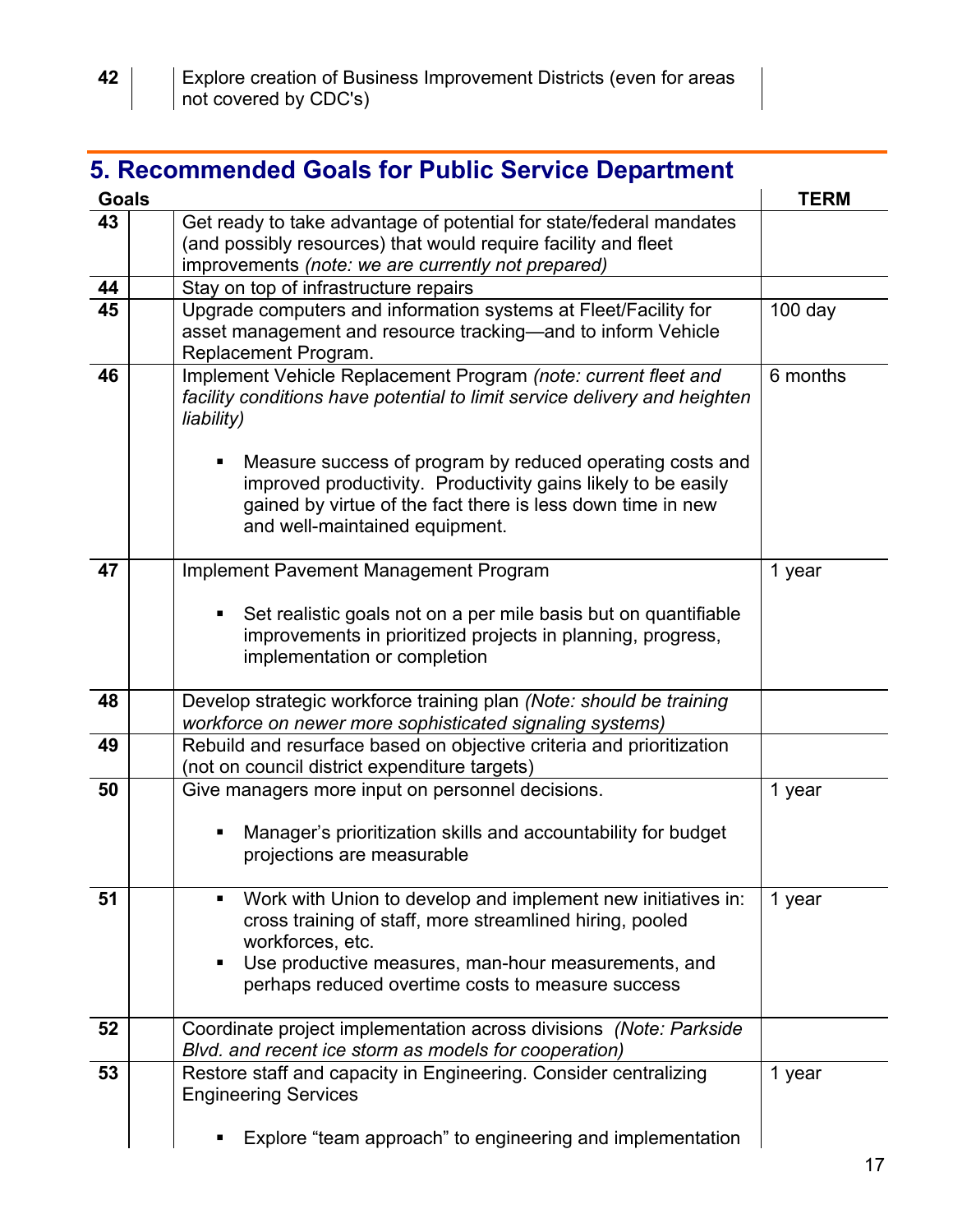|    | to avoid "engineering in a vacuum"<br>Measured by a broadly experienced, well organized, and<br>$\blacksquare$<br>responsive engineering division with real-world, practical<br>approach to problem solving and project design |                          |
|----|--------------------------------------------------------------------------------------------------------------------------------------------------------------------------------------------------------------------------------|--------------------------|
| 54 | <b>Fill vacancies</b>                                                                                                                                                                                                          |                          |
| 55 | Capitalize on revenue potential for Methane Gas Recovery Strategy<br>at landfill (capture, sale, and or use)                                                                                                                   | 100 days                 |
|    | Cost savings or increased revenue<br>٠                                                                                                                                                                                         |                          |
| 56 | Develop and implement staff development and retention program<br>perhaps to include advancement incentives                                                                                                                     | 1 year                   |
|    | Retention rates; increased interest of qualified applicants for<br>٠<br>positions in the City                                                                                                                                  |                          |
| 57 | Pursue grants aggressively. Explore Centralized Grant Writing<br>function for aggressive follow up and measurable results.                                                                                                     | 6 months                 |
|    | Easy to measure when by nearly all accounts we start at very<br>٠<br>little experience or success in this area                                                                                                                 |                          |
| 58 | Explore more high tech or automated refuse collection system to<br>improve efficiency and reduce workforce injuries                                                                                                            |                          |
| 59 | Pursue excellence and best practices that lead to Regional<br>٠<br>and National Recognition Advance and better positioning for<br>Grants, other funding, and best practice recognition.                                        | Immediate<br><b>Need</b> |

# **6. Recommended Goals for Economic Development Department**

| <b>Overall Departmental Goals</b> |                                                                                                                                                                                                        | Term |
|-----------------------------------|--------------------------------------------------------------------------------------------------------------------------------------------------------------------------------------------------------|------|
| 60                                | Hire a top quality Director                                                                                                                                                                            |      |
| 61                                | This Department needs both an organizational plan and a<br>program-or Overall Economic Development Plan (OEDP) (see                                                                                    |      |
|                                   | sections below for details related to these plans)                                                                                                                                                     |      |
| 62                                | Review and update organizational structure.                                                                                                                                                            |      |
| 63                                | Hire/Retain directors and managers who are qualified and<br>committed to achieving organizational and community goals.                                                                                 |      |
| 64                                | Secure/allocate resources to implement the plan(s).                                                                                                                                                    |      |
| 65                                | Increase staffing so that department can do its work (This is an area<br>of the city where the staffing has been depleted and many of the<br>functions within the department are not being fulfilled.) |      |
| 66                                | Be an active participant, even a leader where appropriate, in<br>regional economic development dialogue and planning                                                                                   |      |
| 67                                | Understand and effectively take advantage of the resources of the                                                                                                                                      |      |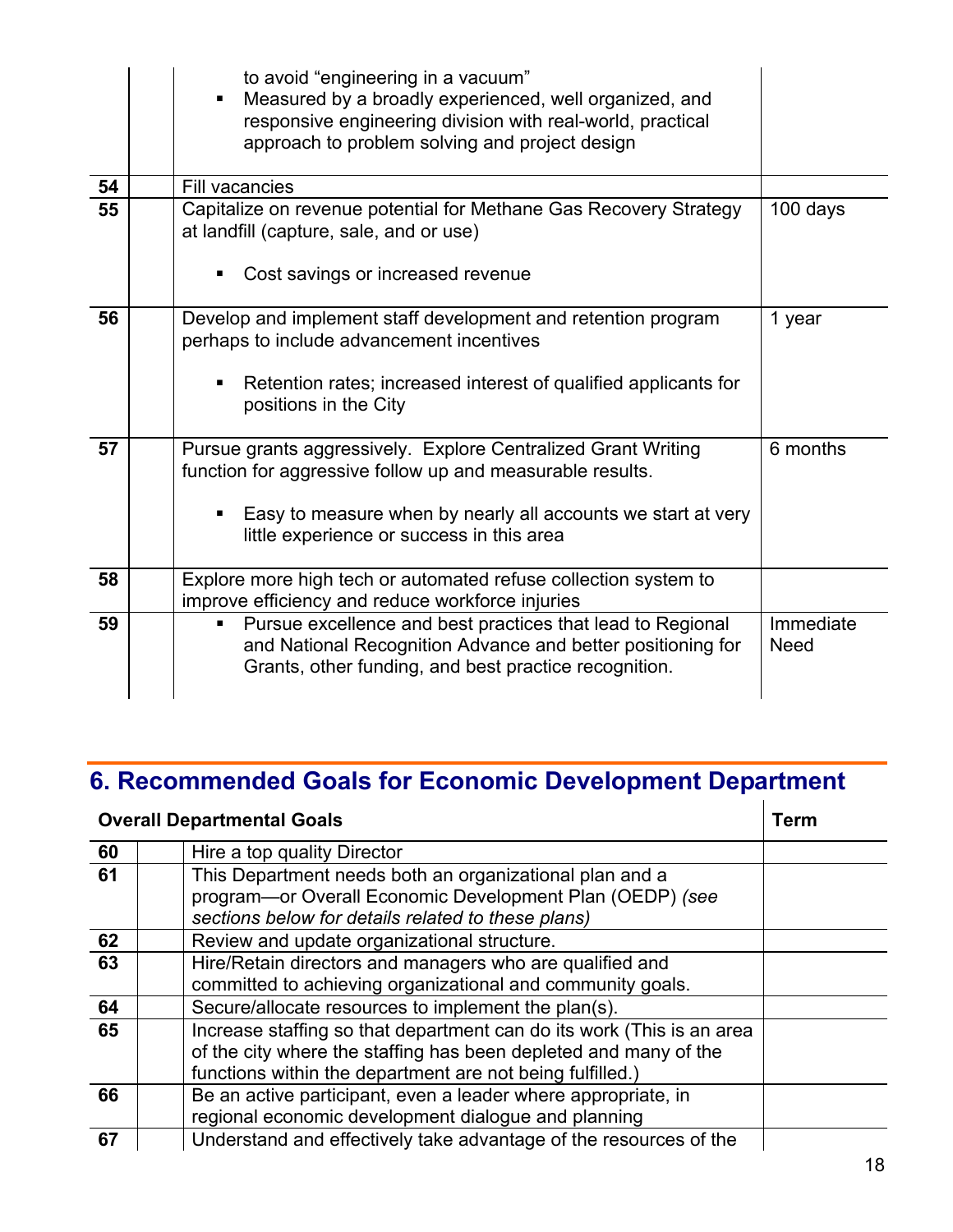|    | Toledo-Lucas County Port Authority, Regional Growth Partnership<br>(RGP), financial institutions, business community, universities, etc.<br>wherever possible |  |
|----|---------------------------------------------------------------------------------------------------------------------------------------------------------------|--|
| 68 | Deliver services in a professional, user-friendly, customer-oriented                                                                                          |  |
|    | way                                                                                                                                                           |  |
| 69 | Deliver high quality services and assistance with consistency,<br>continuity, predictability and dependability                                                |  |
| 70 | Identify all the players within the City that deal with community and                                                                                         |  |
|    | economic development, and consolidate where possible to improve<br>efficiency and cost                                                                        |  |
| 71 | Recognize that the Mayor is the chief Economic Development                                                                                                    |  |
|    | officer for the City. City Council and every employee is part of the                                                                                          |  |
| 72 | City's economic development team<br>Convey a strong sense of responsibility and "buy in" to all city                                                          |  |
|    | employees of the importance of their role in economic development                                                                                             |  |
|    | to the City of Toledo                                                                                                                                         |  |
|    | <b>Programmatic Goals</b>                                                                                                                                     |  |
| 73 | Develop a solid understanding of all aspects of our local economy.                                                                                            |  |
|    | Conduct an Industry Cluster Analysis, which would Identify strong                                                                                             |  |
|    | and emerging industry clusters and develop strategies to support                                                                                              |  |
|    | and grow those clusters, including in both the high tech and                                                                                                  |  |
| 74 | industrial arenas.                                                                                                                                            |  |
|    | Develop a "targeted industries/clusters" economic development plan<br>with emphasis on access to high technology applications across all                      |  |
|    | sectors/clusters.                                                                                                                                             |  |
| 75 | Update and revise the Overall Economic Development Plan (OEDP)                                                                                                |  |
|    | for the City of Toledo to reflect shifts in the local economic base and                                                                                       |  |
|    | local priorities identified through Industry Cluster Analysis.                                                                                                |  |
| 76 | Adequately fund business and economic development services.                                                                                                   |  |
|    | These programs should be a priority during an economic recession.                                                                                             |  |
| 77 | Modify or create incentive and business support programs to meet                                                                                              |  |
|    | the competitive needs of the industry clusters identified in the<br>Cluster Analysis. The analysis may show that new service needs                            |  |
|    | are very different from historical needs                                                                                                                      |  |
| 78 | Develop, expand and attract more high-technology businesses                                                                                                   |  |
|    | (related to identified strong and emerging clusters). Work in                                                                                                 |  |
|    | partnership with the Regional Technology Alliance                                                                                                             |  |
| 79 | Assist existing businesses to increase their competitiveness by                                                                                               |  |
|    | upgrading their access to, and application, of technology                                                                                                     |  |
| 80 | Establish "early-warning" system to identify potential problems                                                                                               |  |
|    | facing businesses before they develop into crises. This should be a                                                                                           |  |
| 81 | public/private partnership.<br>Refine and upgrade business and expansion program to focus                                                                     |  |
|    | appreciation and attention on current employers.                                                                                                              |  |
| 82 | Develop and implement an aggressive, organized and sustained                                                                                                  |  |
|    | "business assistance" outreach program which would include:                                                                                                   |  |
|    | monthly/quarterly (a) "cold-calls", (b) visitations, and (c) industry                                                                                         |  |
|    | sector/cluster problem -solving strategy sessions                                                                                                             |  |
| 83 | Correct the technological "glitches" in the "One-Stop Shop" Building                                                                                          |  |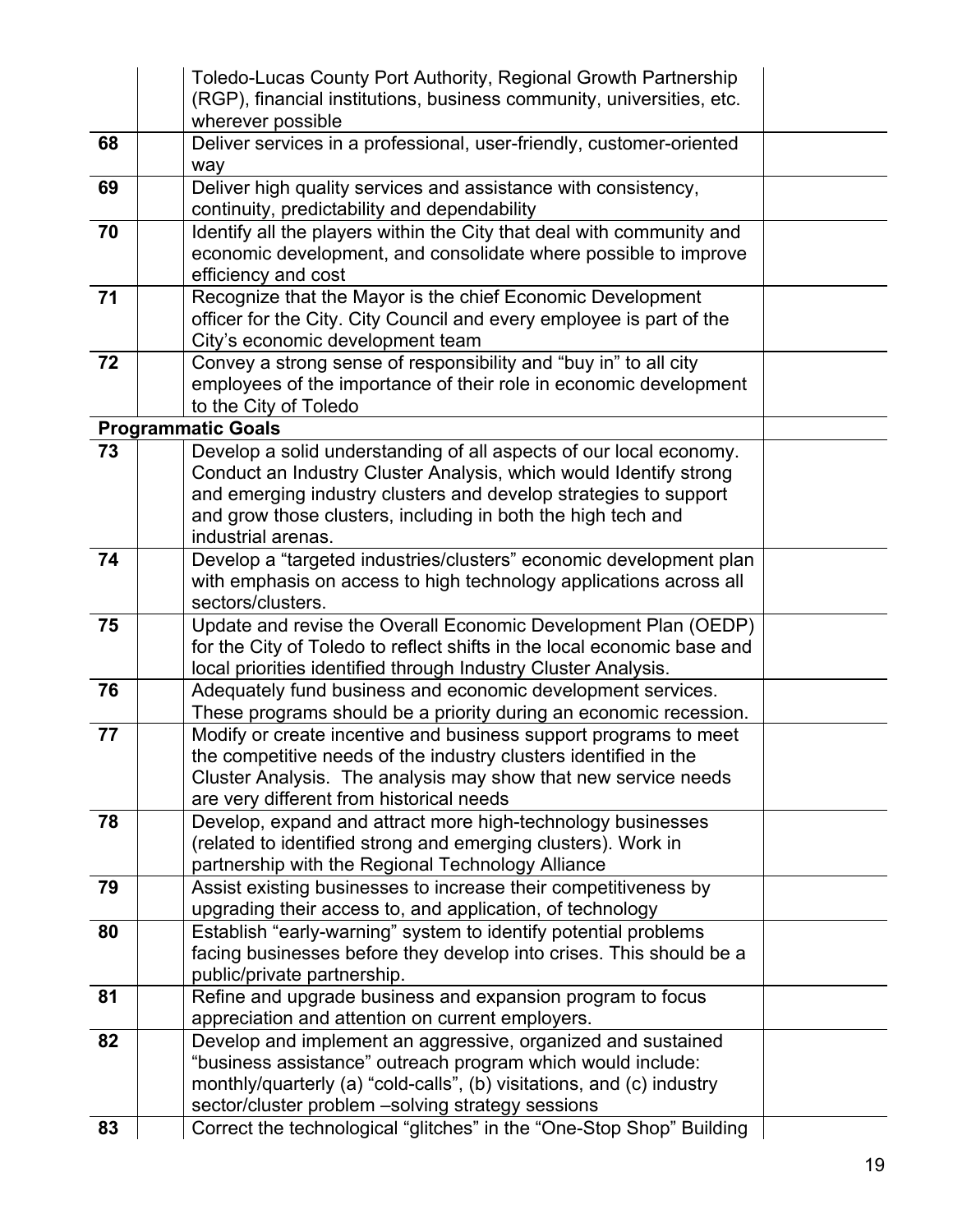|    | Inspection Computer System, particularly within the context of the<br>city's overall computer technology system in order to increase the<br>productivity, efficiency and effectiveness of building inspection                                                                                                                                                                                                                                                                                                                                                                                                                                                                                                                                                                 |  |
|----|-------------------------------------------------------------------------------------------------------------------------------------------------------------------------------------------------------------------------------------------------------------------------------------------------------------------------------------------------------------------------------------------------------------------------------------------------------------------------------------------------------------------------------------------------------------------------------------------------------------------------------------------------------------------------------------------------------------------------------------------------------------------------------|--|
|    | services                                                                                                                                                                                                                                                                                                                                                                                                                                                                                                                                                                                                                                                                                                                                                                      |  |
| 84 | Develop and implement a comprehensive economic development<br>"marketing and promotional" toolkit for use in strategic business<br>retention, expansion, and attraction efforts                                                                                                                                                                                                                                                                                                                                                                                                                                                                                                                                                                                               |  |
| 85 | Substantially upgrade the quality and effectiveness of the City of<br>Toledo Economic Development website/page to an effective<br>proactive marketing and promotional tool                                                                                                                                                                                                                                                                                                                                                                                                                                                                                                                                                                                                    |  |
| 86 | Inventory and review policies and guidelines of city incentive<br>programs. Evaluate program performance, identify service gaps and<br>inefficiencies, and evaluate and refine program eligibility<br>requirements and criteria.                                                                                                                                                                                                                                                                                                                                                                                                                                                                                                                                              |  |
| 87 | Consider allocating a portion of proceeds from the sale of city land<br>and assets to support the city's economic development programs                                                                                                                                                                                                                                                                                                                                                                                                                                                                                                                                                                                                                                        |  |
| 88 | Increase the level of federal, state and private sources of funding to<br>economic development projects in the City of Toledo                                                                                                                                                                                                                                                                                                                                                                                                                                                                                                                                                                                                                                                 |  |
| 89 | Work closely with all economic development partners including the<br>University of Toledo (Economic Development Department and The<br>Urban Affairs Center)                                                                                                                                                                                                                                                                                                                                                                                                                                                                                                                                                                                                                   |  |
| 90 | Provide the leadership to change the nature and culture of local and<br>regional economic development efforts. This would include<br>developing formal and informal working relationships between<br>organizations and jurisdictions in Northwest Ohio; and, the formal<br>and informal linkages and formal and informal working relationships<br>between public, private and quasi-public development organizations<br>and agencies that operate through Northwest Ohio.<br>These agencies include but are not limited to the Regional Growth<br>Partnership, Toledo-Lucas County Port Authority, Chamber of<br>Commerce, Lucas County, Toledo Metropolitan Area Council of<br>Government, State of Ohio Economic Development Department<br>and Federal Government agencies. |  |
| 91 | Aggressively pursue an "Economic Development Computerized<br>Information System" for the City of Toledo in conjunction with the<br>Regional Growth Partnership and the Lucas County Geographic<br>Information System (GIS).<br>The system should include an inventory database of City of Toledo<br>sites, (including land-banking sites and other real estate holdings)<br>and (b) environmentally-contaminated "Brownfield" sites targeted for<br>development                                                                                                                                                                                                                                                                                                               |  |
|    | <b>Operational and Staffing Goals</b>                                                                                                                                                                                                                                                                                                                                                                                                                                                                                                                                                                                                                                                                                                                                         |  |
| 92 | Develop an organizational/management plan to achieve the mission<br>and vision. (Note; Plan would include goals, strategies, and<br>measurable objectives. Plans need to have clear<br>program/community goals that are developed in conjunction with<br>community partners, other city departments, community plans, etc.)                                                                                                                                                                                                                                                                                                                                                                                                                                                   |  |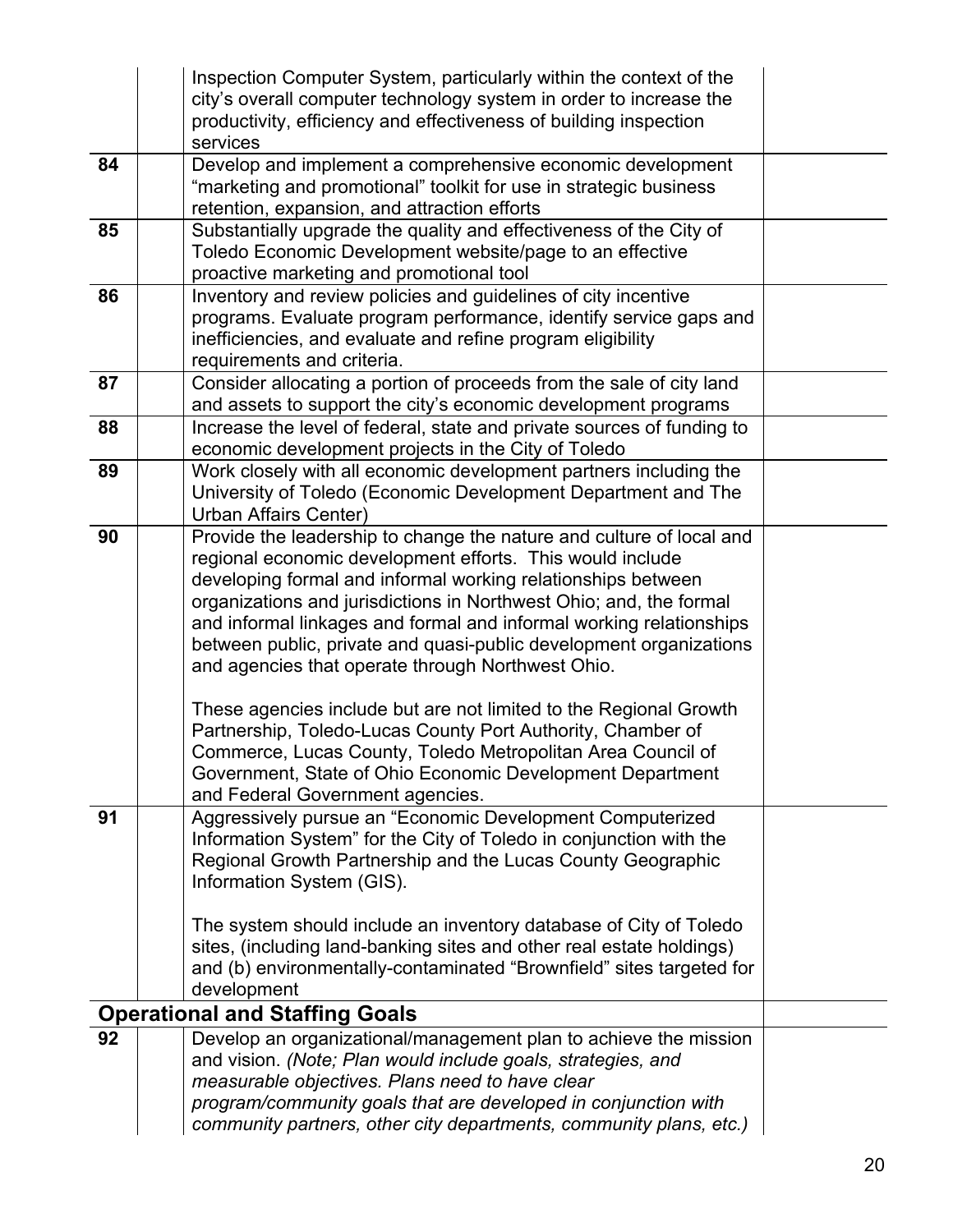| 93  | Provide high quality, efficient, and timely customer service. (Note:<br>This will require changing attitudes and behavior.)                                                                                                                                                                                                                                                            |  |
|-----|----------------------------------------------------------------------------------------------------------------------------------------------------------------------------------------------------------------------------------------------------------------------------------------------------------------------------------------------------------------------------------------|--|
| 94  | Require/support education and training in the core competencies of<br>economic development (including the basic tools, techniques and<br>strategies associated with business retention, business expansion,<br>attraction (especially high-tech)                                                                                                                                       |  |
| 95  | Require/support education and training in the basic fundamentals of<br>real estate redevelopmentparticularly, Brownfields redevelopment<br>and adaptive re-use development projects                                                                                                                                                                                                    |  |
| 96  | Require working knowledge of the basic development financing and<br>tax incentive tools                                                                                                                                                                                                                                                                                                |  |
| 97  | Cross-training should be provided throughout the department to<br>insure that a properly trained economic development professional is<br>available at all times to provide the full range of quality economic<br>development services                                                                                                                                                  |  |
| 98  | Build interdepartmental economic development capacity by<br>increasing communications, formal linkages, and relationships<br>between the economic development department and other relevant<br>departments of the city, especially the Department of<br>Neighborhoods                                                                                                                  |  |
| 99  | Take the appropriate steps to insure that the building inspections<br>and economic development services are able to efficiently and<br>effectively service the increasing demand of the upcoming major<br>development/construction projects                                                                                                                                            |  |
| 100 | Review CDBG budget process as it relates to Economic<br>Development funding. CDBG funding decisions related to Economic<br>Development department and economic Development programs<br>need to be made within the context of the City's overall economic<br>development vision and priorities and, of course, HUD guidelines.                                                          |  |
| 101 | Consolidate and remove redundancy between Neighborhoods and<br>Economic Development. For example, the Department of<br>Development has building inspectors and the Department of<br>Neighborhoods has nuisance abatement inspectors whose work<br>requirements and demands might be similar enough to combine the<br>functions into one inspection unit.                               |  |
| 102 | Review the fee structure for building inspection and related services<br>as a funding source for departmental programs and activities (this<br>must be reviewed in the context of the whole system)                                                                                                                                                                                    |  |
| 103 | Improve contract compliance monitoring and enforcement. This<br>would include the Purchasing, Affirmative Action and the<br>Departments of Development and Neighborhood's compliance and<br>enforcement responsibilities for its loan programs, tax incentive<br>programs, construction projects as also do the Neighborhoods,<br><b>Purchasing and Affirmative Action Departments</b> |  |
| 104 | Work with closely with all economic development partners including<br>the University of Toledo (Economic Development Department and<br>The Urban Affairs Center)                                                                                                                                                                                                                       |  |
| 105 | Provide the leadership to change the nature and culture of local and<br>regional economic development efforts. This would include<br>developing formal and informal working relationships between                                                                                                                                                                                      |  |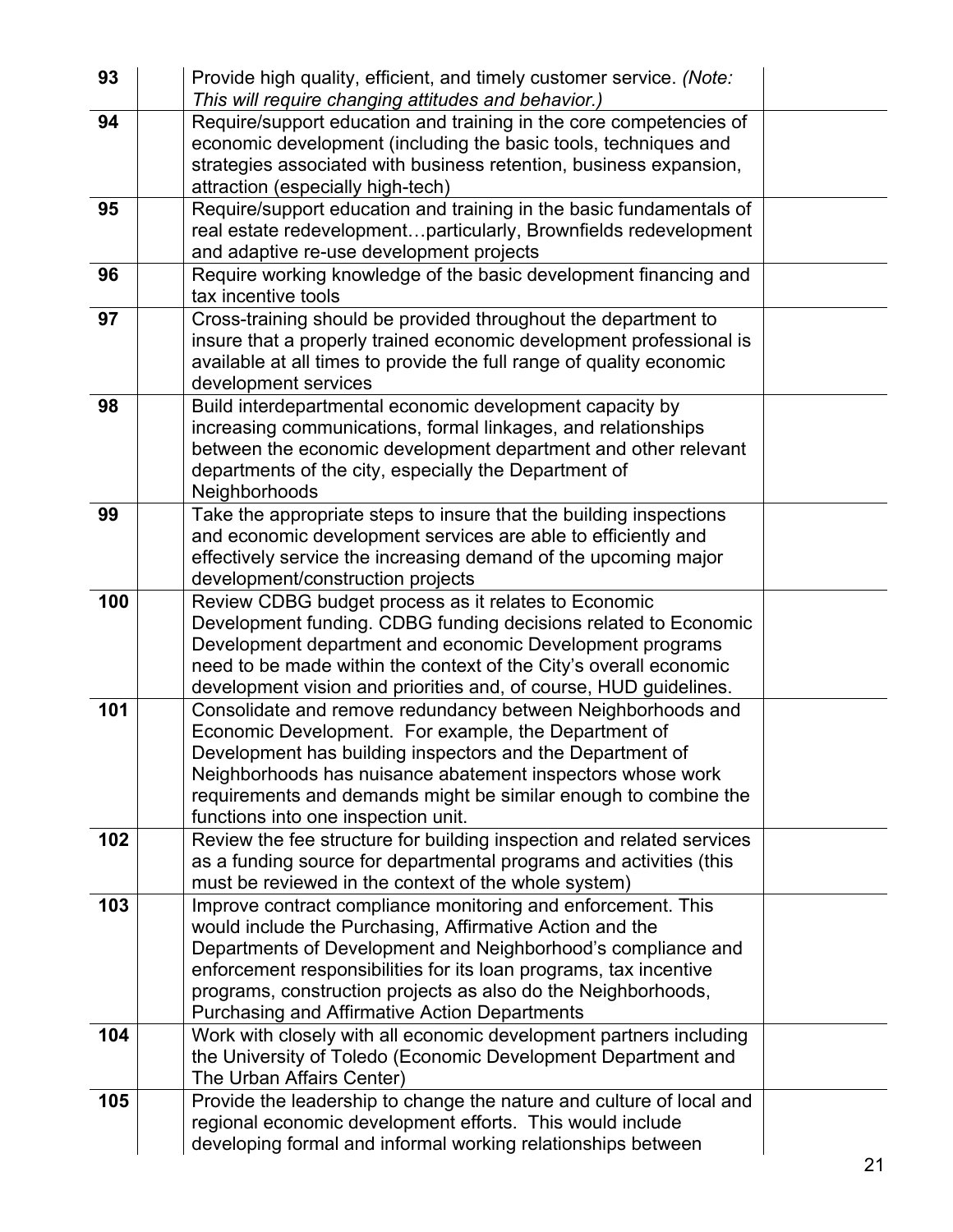|     | organizations and jurisdictions in Northwest Ohio; and, the formal<br>and informal linkages and formal and informal working relationships<br>between public, private and quasi-public development organizations<br>and agencies that operate through Northwest Ohio. |  |
|-----|----------------------------------------------------------------------------------------------------------------------------------------------------------------------------------------------------------------------------------------------------------------------|--|
|     | These agencies include but are not limited to the Regional Growth<br>Partnership, Toledo-Lucas County Port Authority, Chamber of                                                                                                                                     |  |
|     | Commerce, Lucas County, Toledo Metropolitan Area Council of<br>Government, State of Ohio Economic Development Department<br>and Federal Government agencies.                                                                                                         |  |
| 106 | Aggressively pursue a computerized/online "Economic<br>Development Information System" for the City of Toledo in<br>conjunction with the Regional Growth Partnership and the AREIS<br>Geographic Information System (GIS).                                           |  |
|     | The system should include an inventory database of City of Toledo<br>sites including (a) land-banking sites and other real estate holdings<br>and (b) environmentally-contaminated "Brownfield's sites targeted<br>for development                                   |  |
|     |                                                                                                                                                                                                                                                                      |  |

### **7. Recommended Goals for Board of Community Relations**

|     | <b>Overall Departmental Goals</b>                                                                                                                                                                          | <b>TERM</b> |
|-----|------------------------------------------------------------------------------------------------------------------------------------------------------------------------------------------------------------|-------------|
| 107 | Update BCR mission and vision (Note: should clarify and narrow                                                                                                                                             |             |
|     | their scope of work)                                                                                                                                                                                       |             |
| 108 | Develop a plan with goals and objectives so that results and impact<br>can be measured.                                                                                                                    |             |
| 109 | Broaden the minority groups and issues covered and addressed by<br>BCR-be more diverse.                                                                                                                    |             |
| 110 | Explore expanding the geographic area served. (Note: Maybe BCR<br>should operate at the county level to impact the overall community<br>in a larger way, and to possibly share funding with Lucas County.) |             |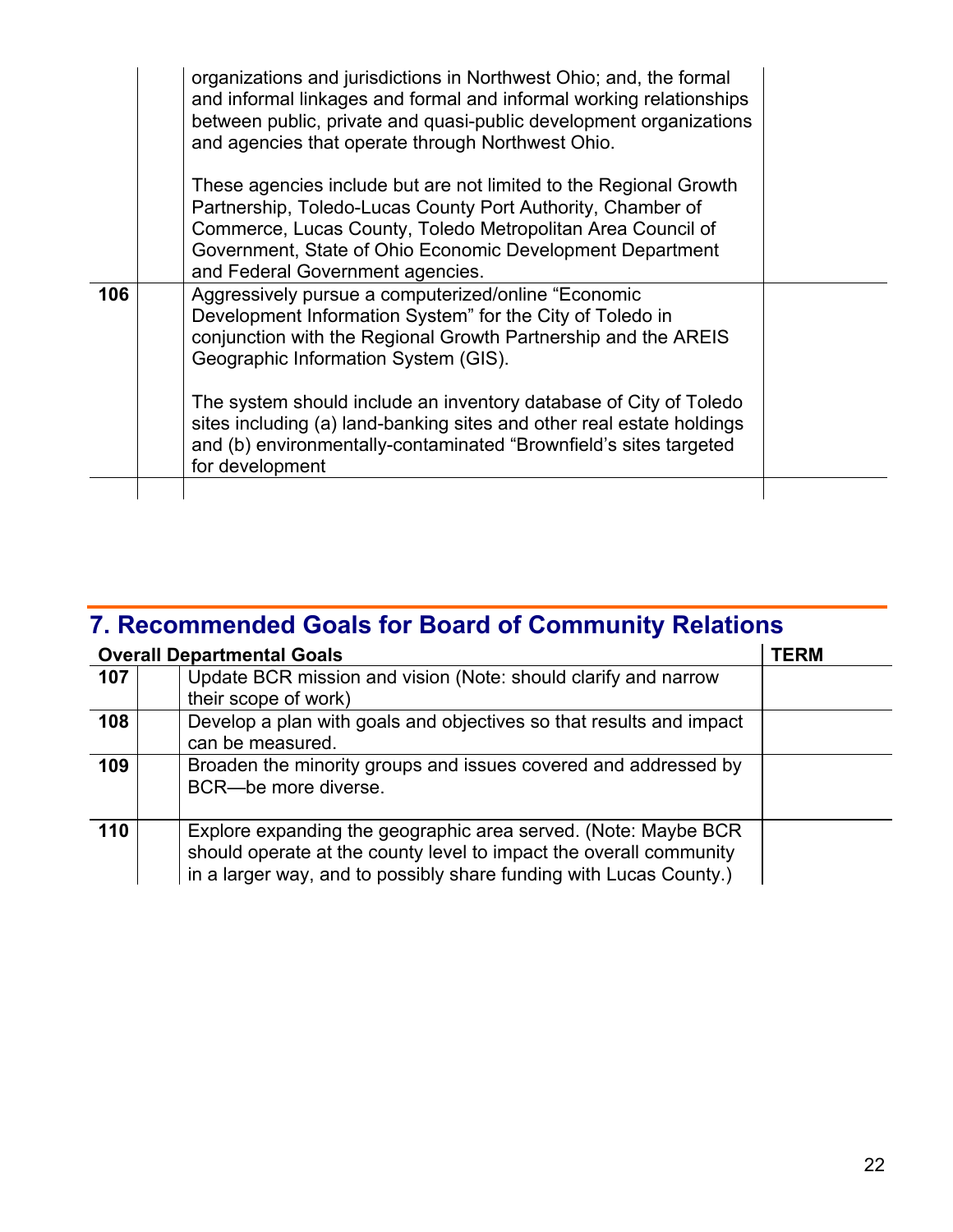# **8. Vision for Finance Budget, Management, and Strategic Planning**

| <b>Overall Departmental Goals</b> |                                                                                                                                                                                                                                                                | <b>Term</b> |
|-----------------------------------|----------------------------------------------------------------------------------------------------------------------------------------------------------------------------------------------------------------------------------------------------------------|-------------|
| 111                               | The City's finances and Economic Development strategies are<br>related. The new CFO needs to be involved with economic<br>development!                                                                                                                         |             |
| 112                               | Implement a Financial/Human Resource data system. (include:<br>better data recording and collection, tracking, and reporting of key<br>information; controlled access to financial indicators; and regular<br>variance reports for Commissioners and Directors |             |
| 113                               | Evaluate the benefits of adopting a biennial budget process                                                                                                                                                                                                    |             |
|                                   | <b>Recommended Goals for Finance</b>                                                                                                                                                                                                                           |             |
| 114                               | Develop and implement a real-time financial system.                                                                                                                                                                                                            |             |
| 115                               | Formalize the strategic planning process and link it to operational<br>and on going tactical planning. Implement over a 2-3 year<br>timeframe                                                                                                                  |             |
| 116                               | Connect strategic planning and city financial / budget planning                                                                                                                                                                                                |             |
| 117                               | Develop a long-range information technology plan, which would<br>include plans for system upgrades                                                                                                                                                             |             |
| 118                               | Develop a personnel succession plan/strategy (there is a<br>perceived lack of bench strength and many anticipated<br>retirements.)                                                                                                                             |             |
| 119                               | Review practice of using consultants and ensure that consultants<br>operate with clearly defined outcomes.                                                                                                                                                     |             |
| 120                               | Need improved system-wide communication around financial<br>issues so everyone has real-time access to accurate information.                                                                                                                                   |             |
| 121                               | Evaluate current timing of budget approvals and ability to change<br>cycle (ordinance being passed to bridge gaps at the start of each<br>year)                                                                                                                |             |
|                                   | <b>Recommended Goals for Accounts</b>                                                                                                                                                                                                                          |             |
| 122                               | Upgrade payroll systems, policies, and procedures                                                                                                                                                                                                              |             |
| 123                               | Train appropriate city employees on policies and procedures                                                                                                                                                                                                    |             |
| 124                               | Improve internal departmental communications and                                                                                                                                                                                                               |             |
|                                   | communications with Administration's senior leadership team.                                                                                                                                                                                                   |             |
|                                   | <b>Recommended Goals for Information Technology</b>                                                                                                                                                                                                            |             |
| 125                               | Evaluate need for additional staff in Information Technology and<br><b>Information Systems.</b>                                                                                                                                                                |             |
| 126                               | Explore the creation of a position of Chief Information Officer to<br>direct the expansion and strategic activities needed to link<br>information technology with finance systems                                                                              |             |
| 127                               | Replace and upgrade PCs, (Note: The Replacement PC program<br>needs to continue. Currently 1200 PCs need to be replaced.)                                                                                                                                      |             |
| 128                               | Explore need for a city-wide wide imaging and document storage<br>system. This should be seriously studied before any RFP should<br>be entertained.                                                                                                            |             |
| 129                               | Review and update Information Services Strategic Plan                                                                                                                                                                                                          |             |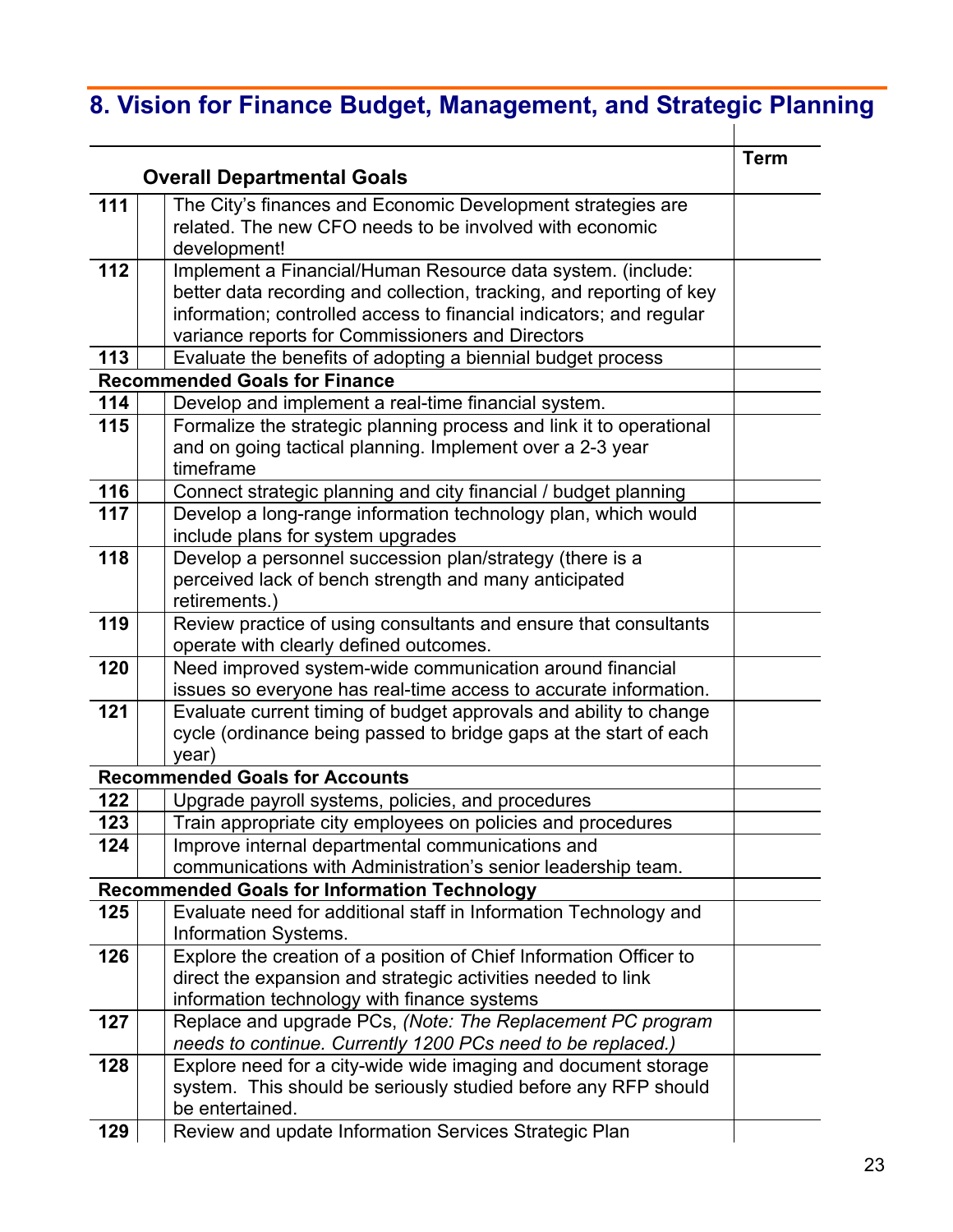|     | (Developed in June of 2000 by Perot Systems).                                                                                     |  |
|-----|-----------------------------------------------------------------------------------------------------------------------------------|--|
| 130 | Implement and require a coordinated city-wide approach to                                                                         |  |
|     | information technology and information systems. (Note: Eliminate                                                                  |  |
|     | "freelancing" as takes place with police, fire, utilities, etc. Currently                                                         |  |
|     | there is some duplication of services and/or lost opportunities to                                                                |  |
|     | share technological advancements that might benefit the city as a                                                                 |  |
| 131 | whole.)<br>Review and revise the Computer Advisory Group                                                                          |  |
| 132 | Expand use of information technology to make government more                                                                      |  |
|     | efficient and able to respond more quickly to a rapidly changing                                                                  |  |
|     | environment.                                                                                                                      |  |
|     | <b>Recommended Goals for Accounts</b>                                                                                             |  |
| 133 | Evaluate and improve purchasing system (Note: may need to be                                                                      |  |
|     | more or less centralized-look for best practices elsewhere)                                                                       |  |
| 134 | Review bid process loopholes. (Note: According to city statues                                                                    |  |
|     | public bidding is required for contracts in excess of \$10,000. A                                                                 |  |
|     | loophole exists—an ordinance can be passed that allows divisions                                                                  |  |
|     | to do an "informal bid" that is not run through the purchasing                                                                    |  |
|     | department. Closing this loophole could help the city receive<br>better prices because of the competitive pressures that would be |  |
|     | brought to bear. However, closing this loophole might require                                                                     |  |
|     | additional staff to enact these contracts, monitor activities, and add                                                            |  |
|     | time and delays that would interfere with the ability to get                                                                      |  |
|     | something done quickly and efficiently. This issue should be                                                                      |  |
|     | examined).                                                                                                                        |  |
| 135 | Explore implementation and utilization of a purchasing card                                                                       |  |
|     | system to streamline the purchasing process for the city and                                                                      |  |
|     | alleviate wasting clerical time in handling individual transactions.                                                              |  |
| 136 | Strengthen the relationship between purchasing and the EEO                                                                        |  |
|     | department (contract compliance). (Note: These two units must<br>work in unison to improve the process of inclusion for minority  |  |
|     | contractors while at the same time ensuring that effective contract                                                               |  |
|     | compliance monitoring is in place. Since 80% of the city's                                                                        |  |
|     | purchases (contracts) are less than \$10,000 a year and require no                                                                |  |
|     | bidding, EEO should be working more closely on minority                                                                           |  |
|     | participation in this portion of the purchasing equation?)                                                                        |  |
| 137 | Need to explore and expand ability to negotiate with vendors for                                                                  |  |
|     | better prices and services.                                                                                                       |  |
|     | <b>Goals for Treasury Division</b>                                                                                                |  |
| 138 | Develop system to file city taxes on Web                                                                                          |  |
| 139 | <b>Goals for Organizational Planning and Management</b><br>It is important to create a work environment that is positive,         |  |
|     | professional, well organized and proactive within city government                                                                 |  |
|     | structure.                                                                                                                        |  |
| 140 | Give managers and workers opportunities to offer input and ideas                                                                  |  |
|     | to improve the city's operation.                                                                                                  |  |
| 141 | Clarify expectations, duties, goals, and priorities for each member                                                               |  |
|     | of the City of Toledo leadership team. People are looking for                                                                     |  |
|     | clearly defined areas of responsibility and accountability (so that                                                               |  |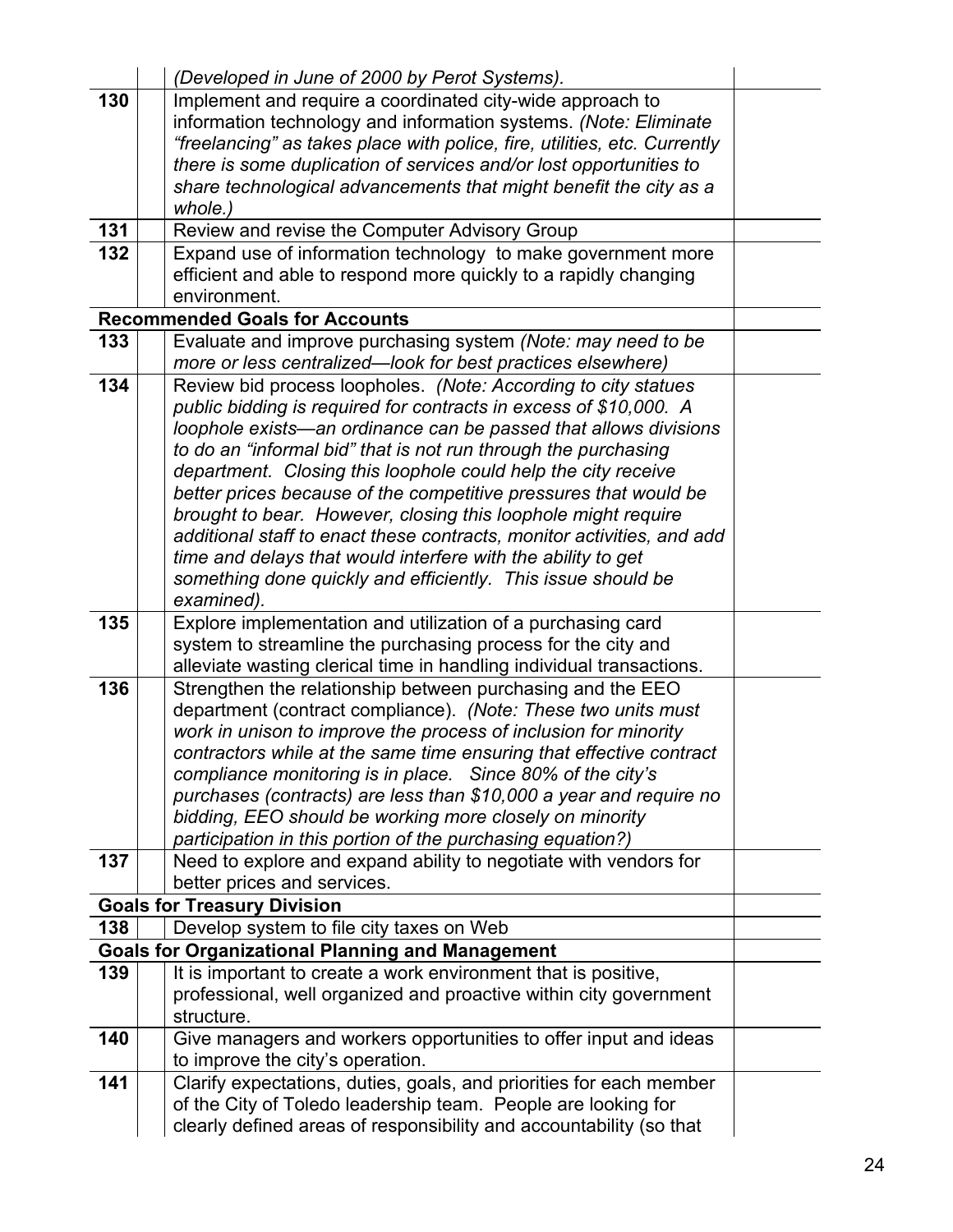|     | they can take greater ownership of outcomes). Give balanced<br>feedback on their performance.                                                                                                                                                                                                                   |  |
|-----|-----------------------------------------------------------------------------------------------------------------------------------------------------------------------------------------------------------------------------------------------------------------------------------------------------------------|--|
| 142 | Improve communications at the top so that everyone is on the<br>same page and everyone understands that they need to work<br>together and they understand the needs and circumstances of<br>others in the organization. People have been operating in "silos"<br>for a period of time that must be broken down. |  |
| 143 | Implement a 2-3 year evergreen Strategic Planning process with<br>corresponding Financial Plan and annual operating budgets.                                                                                                                                                                                    |  |
|     |                                                                                                                                                                                                                                                                                                                 |  |

# **9. Recommended Goals for Department of Neighborhoods**

|                | <b>Overall Goals for the Department of Neighborhoods</b>                                                                                                                                                                                                                                         |  |  |
|----------------|--------------------------------------------------------------------------------------------------------------------------------------------------------------------------------------------------------------------------------------------------------------------------------------------------|--|--|
| 144            | With input from CDCs, other community organizations, and other<br>community stakeholders, the Mayor should define a mission and<br>vision for this department.                                                                                                                                   |  |  |
| 145            | Reorganize department to better mission.                                                                                                                                                                                                                                                         |  |  |
| 146            | Hire/Retain directors and managers who are qualified and<br>committed to achieving the mission and vision                                                                                                                                                                                        |  |  |
| 147            | Develop a plan to achieve the mission and vision. (Note; Plan<br>would include goals, strategies, and measurable objectives. Plans<br>need to have clear program/community goals that are developed in<br>conjunction with community partners, other city departments,<br>community plans, etc.) |  |  |
| 148            | After completing the first four steps, allocate resources to<br>implement the plan(s).                                                                                                                                                                                                           |  |  |
| 149            | Increase staffing so that department can do its work (This is an<br>area of the city where the staffing has been depleted and many of<br>the functions within the department are not being fulfilled.)                                                                                           |  |  |
|                |                                                                                                                                                                                                                                                                                                  |  |  |
|                | <b>Nuisance Abatement Recommendations</b>                                                                                                                                                                                                                                                        |  |  |
| 150            | Add inspectors (Note: Other transition team committees have<br>recommended that all inspectors be consolidated into one<br>department-building inspection and nuisance abatement-<br>specifically)                                                                                               |  |  |
| 151            | Allow division to focus on nuisance abatement (move cab<br>inspection, streetlights, bench painting, and other non-related<br>functions to other more relevant departments).                                                                                                                     |  |  |
| <b>Housing</b> | <b>Recommendations</b>                                                                                                                                                                                                                                                                           |  |  |
| 152            | Hire a new director with expertise in housing and neighborhood<br>development, an ability to be a partner and team player with other<br>city departments and community partners, and an ability to develop<br>relationships with federal and state departments, officials, and<br>legislators    |  |  |
| 153            | Fill vacant staff positions. Department especially needs more<br>housing specialists with housing finance skills and development                                                                                                                                                                 |  |  |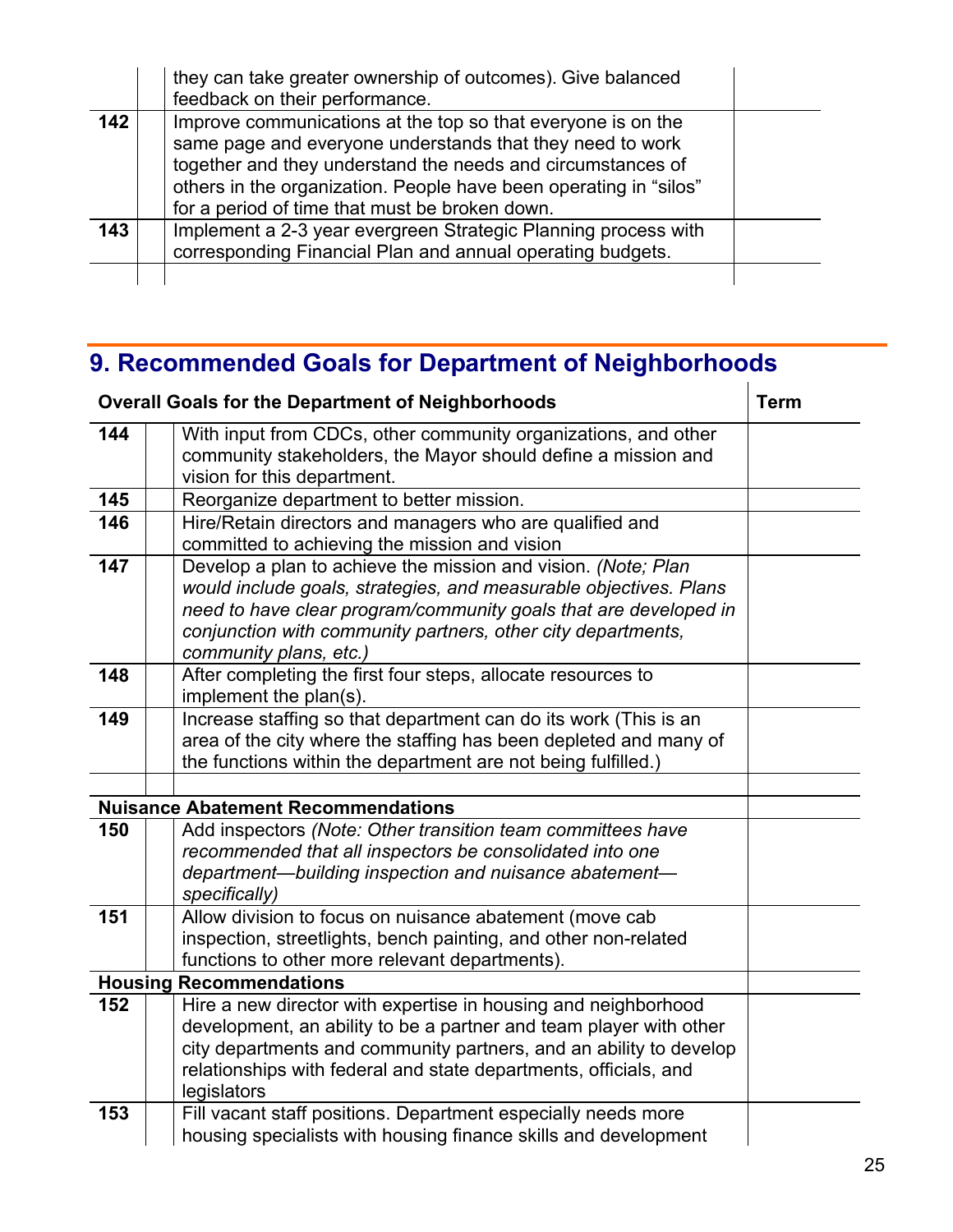|     | underwriting. (Note: Because of a lack of good underwriting skills in<br>the past, the city now has three housing projects for which it has to<br>pay for general obligation bonds that could have been underwritten<br>differently at the beginning. A proactive solution would be to hire<br>and develop the staff skills necessary to put together good deals<br>and avoid the mistakes of the past.) |  |
|-----|----------------------------------------------------------------------------------------------------------------------------------------------------------------------------------------------------------------------------------------------------------------------------------------------------------------------------------------------------------------------------------------------------------|--|
| 154 | Attract and secure additional funding and resources from Federal,<br>State, and others for creative urban programs related to housing<br>and community development. This will require upgrading grant<br>writing skills within the department and developing relationships<br>with state and Federal staff and legislators who can be of<br>assistance to the city.                                      |  |
| 155 | Proactively define the criteria/standards for "good" properly<br>underwritten developments so developers and other partners know<br>up front what is expected of them.                                                                                                                                                                                                                                   |  |
|     |                                                                                                                                                                                                                                                                                                                                                                                                          |  |

# **10. Recommended Goals for Parks, Recreation, & Forestry**

|     | <b>Overall Departmental Goals</b>                                                                                                                                                                                                                                                                                                                                                                                                                                                                                                                                                                                                                                                                                                                                                                                                                                                                                                          | <b>TERM</b> |
|-----|--------------------------------------------------------------------------------------------------------------------------------------------------------------------------------------------------------------------------------------------------------------------------------------------------------------------------------------------------------------------------------------------------------------------------------------------------------------------------------------------------------------------------------------------------------------------------------------------------------------------------------------------------------------------------------------------------------------------------------------------------------------------------------------------------------------------------------------------------------------------------------------------------------------------------------------------|-------------|
| 156 | Secure corporate sponsorships and private and additional public<br>grants to support the department's facilities and activities. (Add<br>staff resources/capacity to do this) Consider using CEG for this in<br>some manner.                                                                                                                                                                                                                                                                                                                                                                                                                                                                                                                                                                                                                                                                                                               | 1 year      |
| 157 | Review and update organizational structure of the entire<br>department and all divisions: Consider the following structural<br>options. (Note: Options are presented without a bias for action but<br>rather from a sense that the discussion and evaluation would be<br>beneficial even if nothing is changed.)<br>A - Consider if there are positions that could be consolidated or<br>eliminated between the various departments.<br>B – Determine if the Youth Commission should or should not be<br>consolidated with the Recreation Division.<br>C – Determine if Parks Forestry and Recreation should be<br>combined or not or if Parks should be put with Recreation.<br>D – Determine if the position of Director of Parks, Recreation and<br>Forestry should be eliminated or not.<br>E – Consider if the Department of Forestry should be consolidated<br>with the Streets Division - If this is seriously considered make sure | 1 year      |
|     | that the vision of how we want to mange trees and green spaces in<br>the city is seriously evaluated.                                                                                                                                                                                                                                                                                                                                                                                                                                                                                                                                                                                                                                                                                                                                                                                                                                      |             |
| 158 | Conduct a city led review of the purported continued growth of                                                                                                                                                                                                                                                                                                                                                                                                                                                                                                                                                                                                                                                                                                                                                                                                                                                                             | 1 year or   |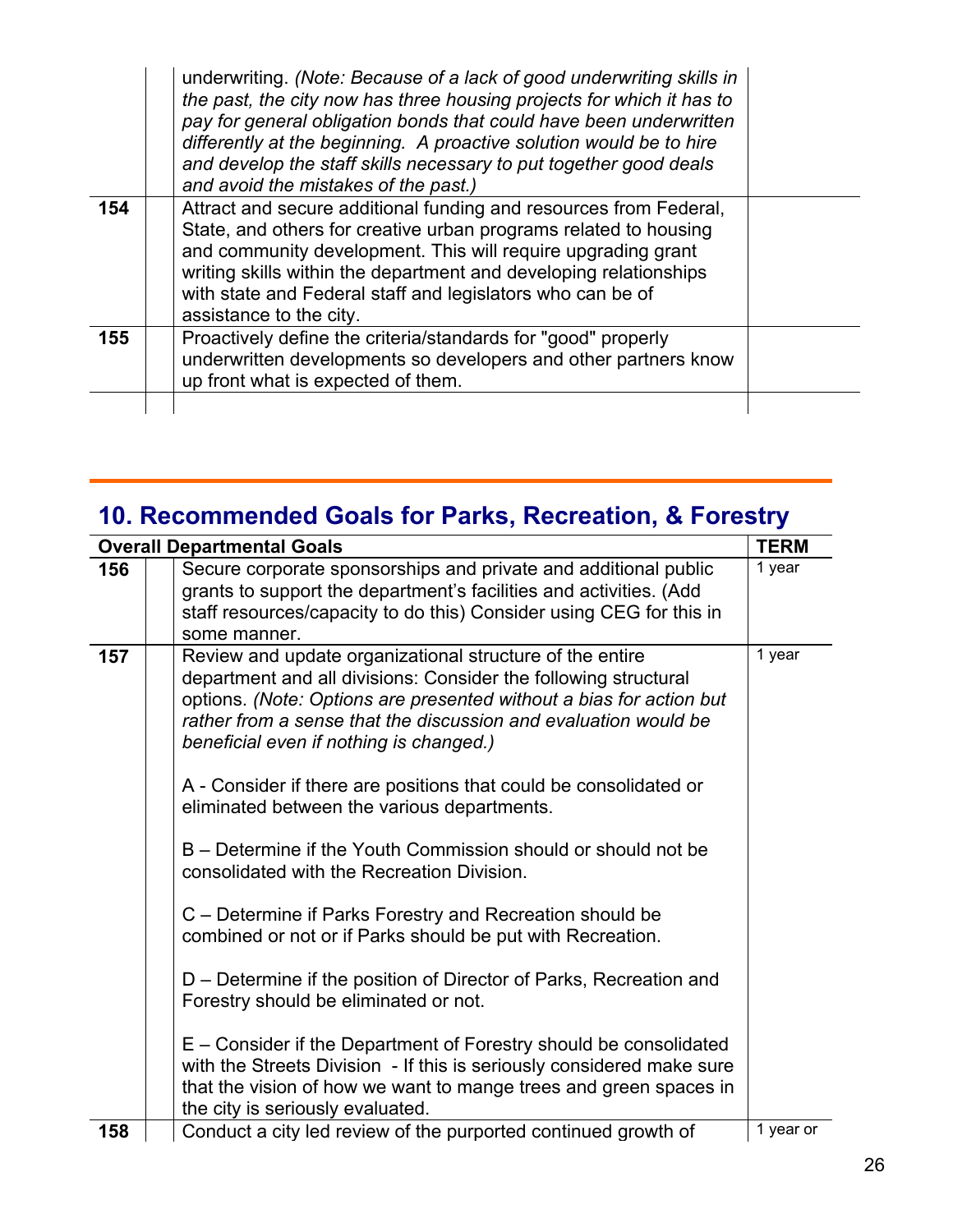|     | administrative charges relative to the total budget.                                                                                        | longer |
|-----|---------------------------------------------------------------------------------------------------------------------------------------------|--------|
| 159 | Consider moving the Youth Commission back into this department.                                                                             |        |
| 160 | Consider the possibility of relocating the Neighborhood Graffiti<br>Crew to a more appropriate department/division (Nuisance<br>Abatement?) |        |
| 161 | Consider reducing the total number of supervisors.                                                                                          |        |
| 162 | Consider converting the Marina supervisor to a seasonal position.                                                                           |        |

**Recreation Division Recommendations 163 Review all swimming pools facilities and programs. Evaluate** current approach (schedule, programming, etc.) and identify alternatives if necessary. *(Note: Include community water recreation providers such as the YMCA and the County in the assessment process.)* 6 months **164** | Evaluate all programs and partnerships to determine if any should be dropped or modified (Note: Take a clean blackboard approach to every program: Look for cost effectiveness, overlap, additional potential funding sources, and outcomes) 3 to 6 months **165 | Develop a marquis program--a long-term high profile, long-term,** high energy, city-wide project-- in collaboration with other partners and service providers. Something on obesity is a possibility. 3 months **166** Develop plan to increase participation in all programs. *(Note: Plan should have specific objectives, measure and report back on a timely basis.)* **167** Continue Mayor's Task Force focused on creating opportunities for youth and families in the Central City for meaningful athletic, recreational, and social experiences in the context of teaching good life values and skills. *(Note: The previous mayor initiated this task force which included: city representation, YMCA representation and United Way representation. The emphasis of the committee was on collaboration with those best able to provide those services. It may need to be reinvigorated or reorganized.)* **168 Consider the elimination of the Recreation Coordinator position. Parks Division Recommendations 169** | Evaluate organization, structure, and effectiveness of existing park boards. *(Note: A quality evaluation will depend on a quality evaluation process and careful consideration of who participates)* 1 year **170 | Evaluate current park coverage/distribution and numbers and make** recommendations. (Note: Is 144 the right number of parks for the city? Are there gaps in focus, location, etc.) ? **171 | Evaluate and update park usage fee policies including fee waiver** and fee distribution policies (i.e. should portion not waived be returned to the department's budget?) This should be done with Toledo City Council. Over the next year **172 Develop a premier collaborative effort with our metro-park system** to result in even higher quality at possibly reduced operating/program costs Several years **173** | Review and evaluate issues related to: cost of seasonal workers,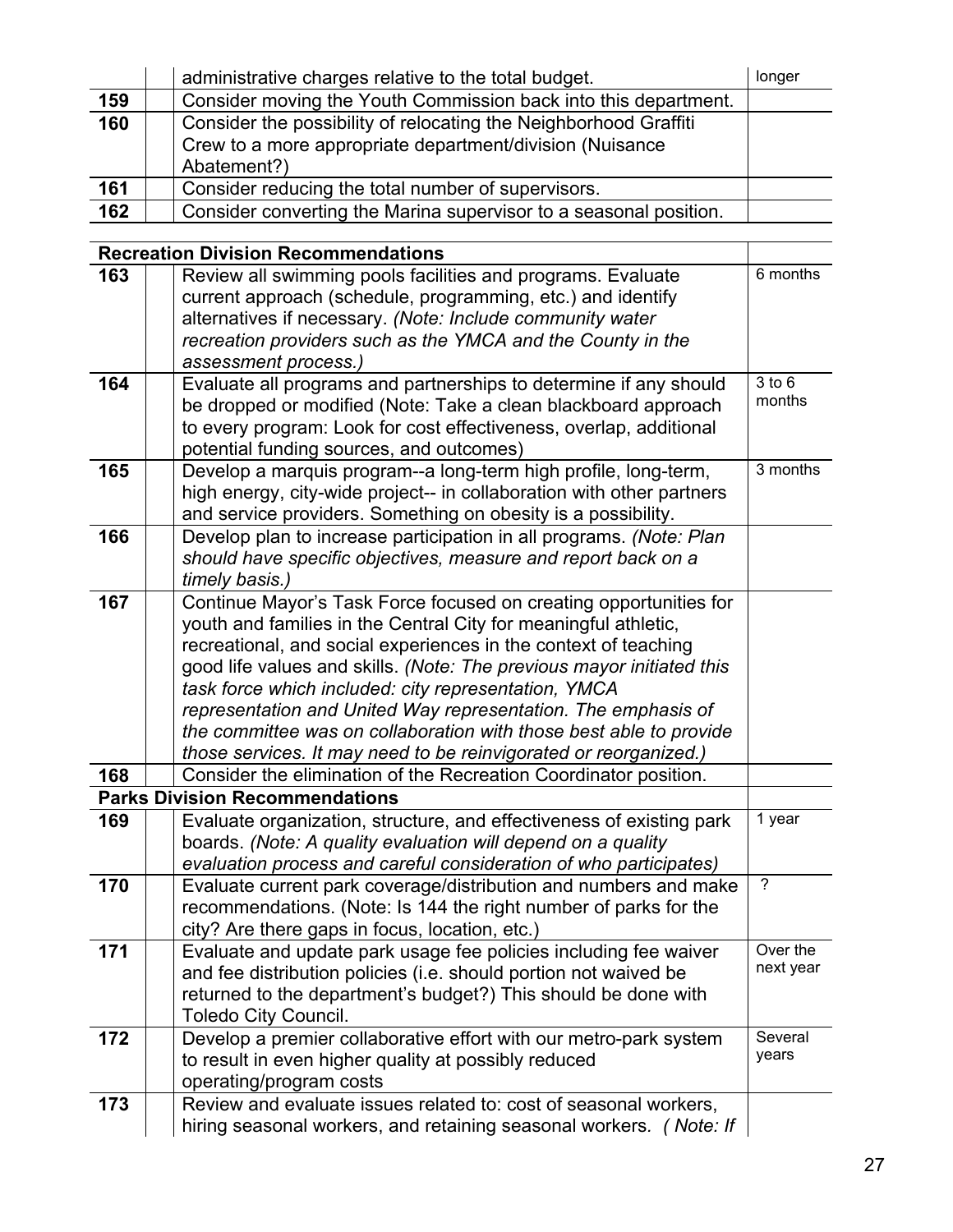|                 | the cost of hiring seasonal is deemed to be too high develop an                                                                                                                                                                                                                                                                                                                                                                                                                                                          |                       |
|-----------------|--------------------------------------------------------------------------------------------------------------------------------------------------------------------------------------------------------------------------------------------------------------------------------------------------------------------------------------------------------------------------------------------------------------------------------------------------------------------------------------------------------------------------|-----------------------|
|                 | alternative—may be able to turn a minus into a plus by reducing<br>the need for seasonal workers.)                                                                                                                                                                                                                                                                                                                                                                                                                       |                       |
| 174             | Reduce worker turnover                                                                                                                                                                                                                                                                                                                                                                                                                                                                                                   |                       |
| 175             | Develop and support a high quality workforce that is focused on the<br>department's mission rather than "simply getting the job done."                                                                                                                                                                                                                                                                                                                                                                                   |                       |
| <b>Forestry</b> | <b>Division Recommendations</b>                                                                                                                                                                                                                                                                                                                                                                                                                                                                                          |                       |
| 176             | Evaluate current work rules and potential work rule constraints that<br>may impact effectiveness and efficiency. (Note: We don't really<br>know how big an issue this is or is not but it probably warrants<br>some study.)                                                                                                                                                                                                                                                                                              | Several<br>years      |
| 177             | Improve productivity. Work with management and labor to improve<br>work processes and systems to result in more productive, efficient,<br>and effective work processes. Develop acceptable productivity<br>improvement measures and reward success. (Note: workers<br>invariably have the best ideas to improve work processes and<br>systems.)                                                                                                                                                                          | Several<br>Years      |
| 178             | Eliminate or substantially reduce the five-year backlog of tree and<br>stump removal within three years.<br>a. Consider a targeted geographic approach that focuses on<br>cleaning up one area at a time to reduce unproductive travel<br>time<br>b. Consider the use of outsourcing to catch up (limit it to an agreed<br>upon time frame to meet specific objectives. Since the backlog<br>is not growing we avoid making a permanent investment in new<br>positions<br>c. Make tree and stump removal a high priority | $3$ to $6$<br>months  |
| 179             | Develop a multi-year Urban Beautification Plan. (Identify outside<br>resources and partners to help fund and implement the plan)                                                                                                                                                                                                                                                                                                                                                                                         | 3 months              |
| 180             | Develop a vehicle and equipment replacement master plan. (Note:<br>May want to consider this within the context of the city fleets and<br>eliminate waste and overlap)                                                                                                                                                                                                                                                                                                                                                   | Over the<br>next year |

# **11. Recommended Goals Youth Commission**

|     | <b>Youth Commission Recommendations</b>                            |       |
|-----|--------------------------------------------------------------------|-------|
| 181 | Expand department and add specialty divisions. (i.e. Youth crime,  | Short |
|     | activity, substance abuse, recreation and mentoring)               | Term  |
| 182 | The Youth Commission should deal with anything youth-oriented in   | Short |
|     | the City                                                           | Term  |
| 183 | Fully staff the Youth Commission                                   | Short |
|     |                                                                    | Term  |
| 184 | Add Development/Fundraising capacity. Increase grant support       | Short |
|     | and corporate and other sponsorships and donations                 | Term  |
| 185 | Develop a strategic plan that looks at programming, organizational | Short |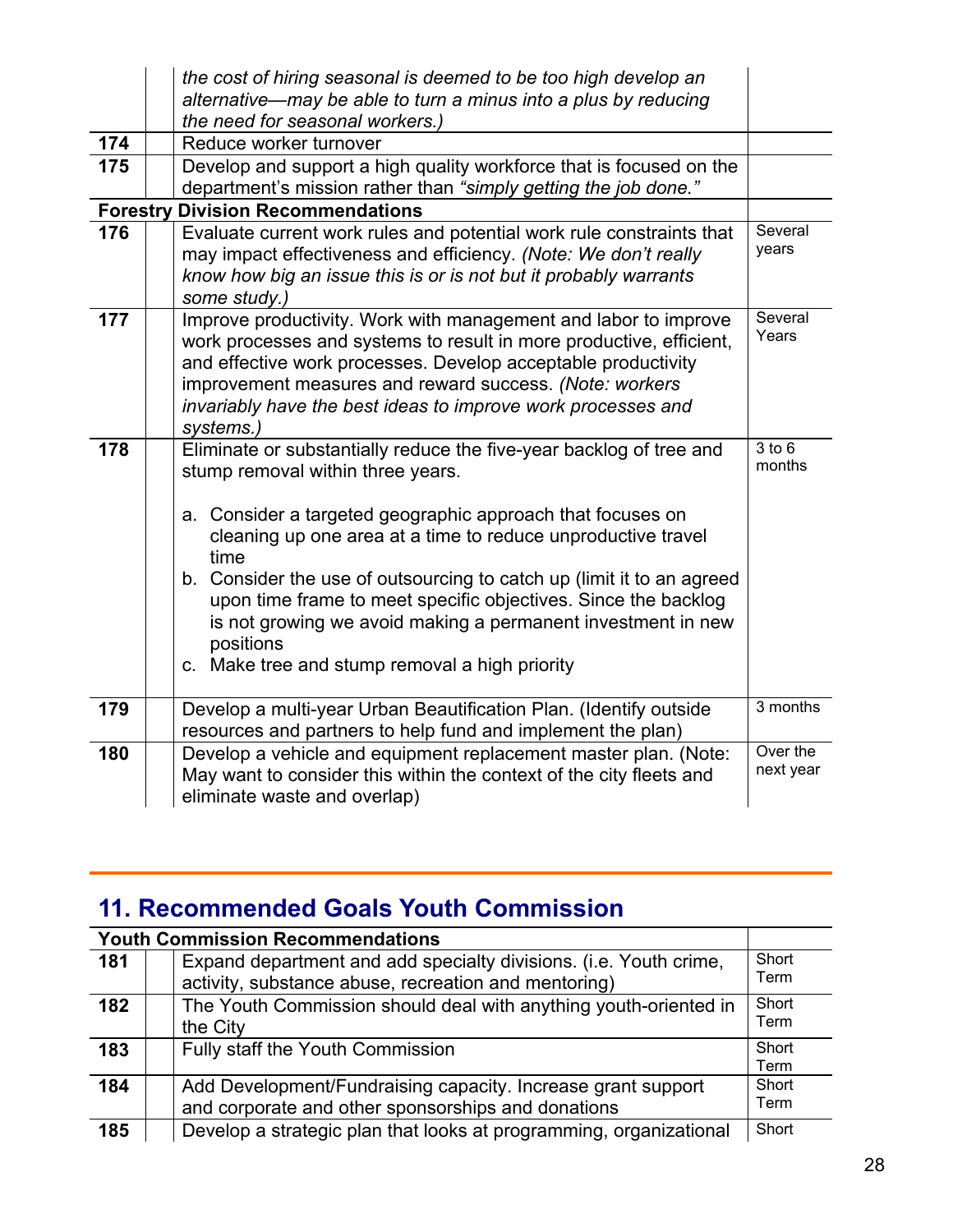|     | structure and funding and resource development issues. This<br>should include priority setting, goals, and measurable objectives<br>and priority setting (Note: Include review of current programs for<br>effectiveness adding programs as necessary--look at best practices<br>in other cities) | Term          |
|-----|--------------------------------------------------------------------------------------------------------------------------------------------------------------------------------------------------------------------------------------------------------------------------------------------------|---------------|
| 186 | Consider using comprehensive strategies and Asset Development<br>model to focus on projects                                                                                                                                                                                                      | Short<br>Term |
| 187 | Create a good community PR plan                                                                                                                                                                                                                                                                  | Short<br>Term |
| 188 | Become a voice in youth policy (local, state and national)                                                                                                                                                                                                                                       | Short<br>Term |
| 189 | Review current procedures related to the Commission                                                                                                                                                                                                                                              |               |
| 190 | Review all services and identify service overlaps                                                                                                                                                                                                                                                |               |
| 191 | Benchmark progress and outcomes with other local youth<br>programs                                                                                                                                                                                                                               |               |
| 192 | Hold monthly commission meetings or issue monthly updates to<br>commission                                                                                                                                                                                                                       |               |
| 193 | Engage in more partnerships and collaborative activities                                                                                                                                                                                                                                         |               |
| 194 | The Board could oversee the programs and make sure the goals<br>are met                                                                                                                                                                                                                          |               |
| 195 | Develop strong working relationship with area schools                                                                                                                                                                                                                                            | Long<br>Term  |
| 196 | Develop/Identify more accessible locations for youth to hang out                                                                                                                                                                                                                                 | Long<br>Term  |
| 197 | Become the Local Umbrella for Youth Services                                                                                                                                                                                                                                                     | Long<br>Term  |
| 198 | Work more closely with City Council                                                                                                                                                                                                                                                              | Short<br>Term |
| 199 | To ensure that culture and art flourish in Toledo, enriching the lives<br>of all people.                                                                                                                                                                                                         |               |

# **12. Recommended Goals for Law, and Public Safety**

| <b>GOAL</b>   |                                                                                                                                         | <b>TERM</b>       |
|---------------|-----------------------------------------------------------------------------------------------------------------------------------------|-------------------|
| <b>Fire</b>   |                                                                                                                                         |                   |
| 200           | <b>Complete Accreditation</b>                                                                                                           | Short term        |
| 201           | First response agreement                                                                                                                | Long Term         |
| 202           | Expand role of Safety Director.                                                                                                         | Long Term         |
| 203           | Pass legislation requiring mandatory sprinkler systems in new<br>residential construction.                                              | Long Term         |
| 204           | Continue efforts to enhance prevention.                                                                                                 | Long Term         |
| 205           | Establish maintenance position within the fire department to<br>oversee maintenance of fire facilities. (Cost Savings)                  | Long Term         |
| <b>Police</b> |                                                                                                                                         |                   |
| 206           | Continue civilianization                                                                                                                | <b>Short Term</b> |
|               | Increasing the numbers of civilians may reduce the number sworn<br>police officers but, if properly managed, will not reduce the number |                   |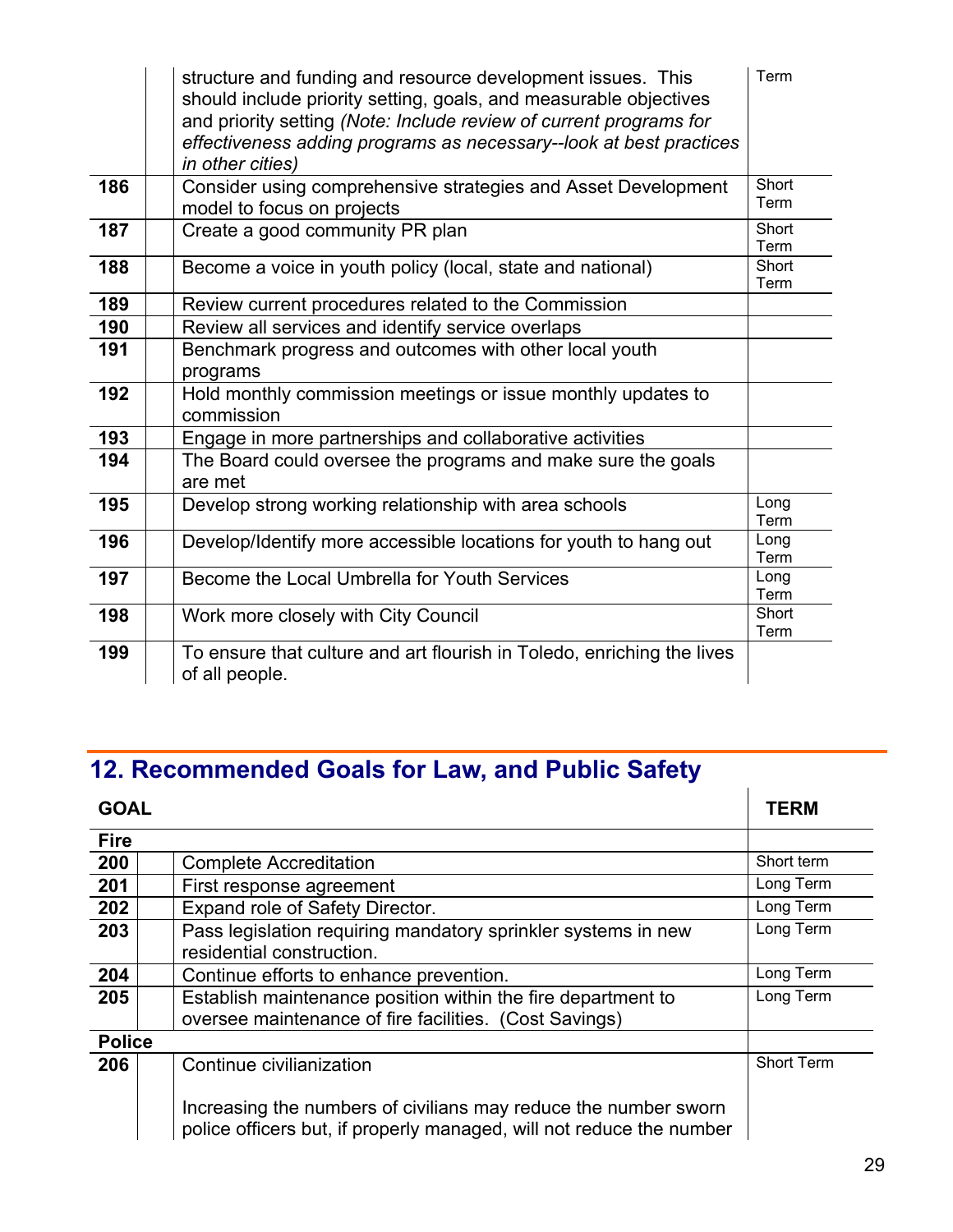|     | of officers available for street patrol                                                                                                   |                   |
|-----|-------------------------------------------------------------------------------------------------------------------------------------------|-------------------|
| 207 | Replace radio communication system                                                                                                        | Short Term        |
| 208 | Establish new fourth deputy chief position                                                                                                | <b>Short Term</b> |
| 209 | Increased diversity of the police force at all levels                                                                                     | Long Term         |
| 210 | Improve communications with other City departments                                                                                        | Long Term         |
| 211 | Allow the police chief to control his or her own budget                                                                                   | Short term        |
| 212 | Evaluate the need for a second helicopter                                                                                                 | <b>Short Term</b> |
| 213 | Cost Savings - Evaluate the cost saving potential of increased staff                                                                      | Long Term         |
|     | to avoid overtime, civilianization, and a police department towing                                                                        |                   |
|     | operation                                                                                                                                 |                   |
| 214 | Improve Internet access to the City Police Department records;                                                                            | Long Term         |
|     | leasing of equipment would seem appropriate                                                                                               |                   |
| 215 | Establish and maintain a training facility at Owens                                                                                       | Long Term         |
| 216 | Develop and expand the role of Safety Director                                                                                            | Long Term         |
|     |                                                                                                                                           |                   |
| Law |                                                                                                                                           |                   |
| 217 | Upgrade the department's computer technology including e-mail                                                                             | Short Term        |
|     | and internet technology.                                                                                                                  |                   |
| 218 | Establish night court. This saves costs for over time and is more                                                                         | Short Term        |
|     | convenient for the public.                                                                                                                |                   |
| 219 | Increase the number of attorneys and their salaries.                                                                                      |                   |
| 220 | Establish a Labor and Employment Department.                                                                                              | Short Term        |
| 221 | Hire paralegals (Cost Savings)                                                                                                            | <b>Short Term</b> |
| 222 | Make the Domestic Violence program a priority and enhance the                                                                             | Short Term        |
|     | support services, especially the investigative portion of the                                                                             |                   |
|     | program. Currently, there is only one officer assigned to                                                                                 |                   |
|     | investigate all the cases handled by the court. Victims need to be<br>referred to community social services for assistance in self-esteem |                   |
|     | issues, financial independence and to meet other needs.                                                                                   |                   |
|     |                                                                                                                                           |                   |
|     | Give the Domestic Violence program the investigative and other                                                                            |                   |
|     | support services it needs to be effective.                                                                                                |                   |
| 223 | The Toledo Municipal Code needs to be reviewed and portions                                                                               | Long Term         |
|     | need to be rewritten.                                                                                                                     |                   |
| 224 | Mentor attorneys from within the system and allow them to take on                                                                         | Long Term         |
|     | additional responsibilities.                                                                                                              |                   |
| 225 | Keep the lines of communication open among city departments.                                                                              | Long Term         |
|     | The mayor's weekly meetings were helpful in keeping the Law                                                                               |                   |
|     | Department apprised of potential problems in the different                                                                                |                   |
|     | departments                                                                                                                               |                   |
|     |                                                                                                                                           |                   |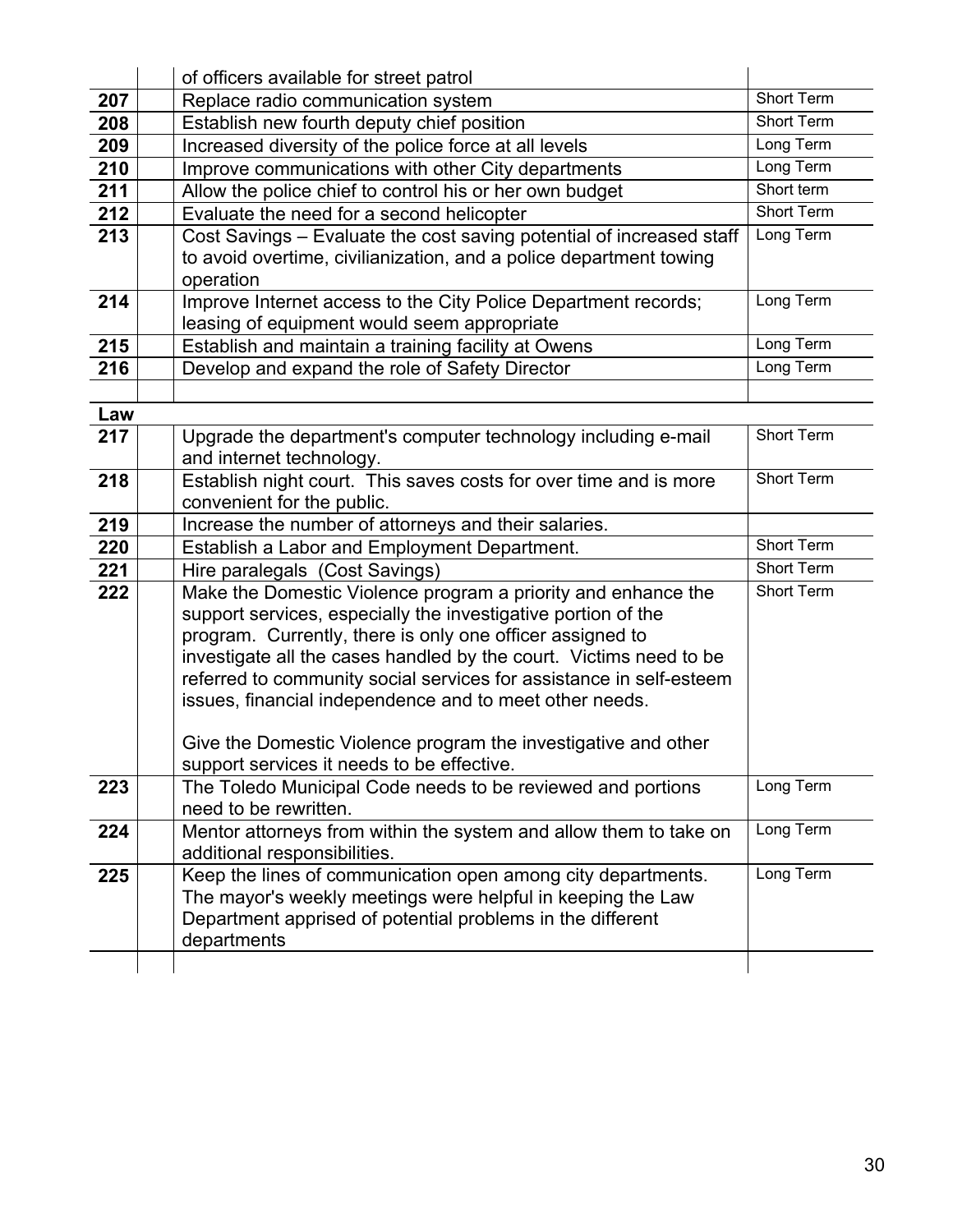# **13. Recommended Goals for New Public Works Department**

| <b>Goals</b> |                                                                                                                                                                                                                                                                                                                                                                                                                                                                                                                                                                                                                                                                                                                                                                                                                                                                          | <b>TERM</b> |
|--------------|--------------------------------------------------------------------------------------------------------------------------------------------------------------------------------------------------------------------------------------------------------------------------------------------------------------------------------------------------------------------------------------------------------------------------------------------------------------------------------------------------------------------------------------------------------------------------------------------------------------------------------------------------------------------------------------------------------------------------------------------------------------------------------------------------------------------------------------------------------------------------|-------------|
| 226          | Establish a Public Works Coordinating Committee to strategically<br>address the functional issues related to the new department and<br>establish policies/procedures before the departments are combined.<br>This group must be able to provide oversight for at least a year<br>following the formation of the "new" Public Works Department to<br>deal with systemic issues and problems that arise. The coordinating<br>committee should also oversee the development an initial<br>organizational and programmatic plan for the new department and<br>establish quantitative goals and objectives to measure and track<br>performance from the beginning. (Note: The committee should<br>include: administrators from the combined departments as well as<br>from other relevant city departments, City Council, and community<br>resource people and stakeholders.) | Immediate   |
| 227          | One director should oversee the Public Works Department along<br>with three deputy directors. We suggest that a central administrative<br>division be developed for the support staff and that one deputy<br>director be charged with the task of oversight. In addition, this<br>deputy director can also take on the role of staff development and<br>labor relations. This person must be proficient in human relations<br>and labor negotiations.                                                                                                                                                                                                                                                                                                                                                                                                                    |             |
| 228          | All forestry and park maintenance functions should be placed in the<br>Department of Public Works. This will facilitate the coordination of<br>forestry functions with infrastructure improvements. The committee<br>did express some concern as to how the Department of Parks and<br>Recreation would be affected with this move. There was some<br>concern raised that the Dept of Parks and Recreation would be so<br>small as to not be able to demand much in the way of funding. The<br>committee, while understanding this was not our task, suggests that<br>the Youth Commission and Arts be added to the Department of<br>Parks and Recreation as a "trade-off" for moving Forestry.                                                                                                                                                                          |             |
| 229          | The success of a Department of Public Works will be dependant on<br>an upgrade of computer and accounting processes and systems<br>(including networking so that all divisions within Public Works, as<br>well as all City departments can share information).                                                                                                                                                                                                                                                                                                                                                                                                                                                                                                                                                                                                           |             |
| 230          | This new department should be able to depend on a central<br>planning division to provide support in long-range planning and<br>securing grant funds.                                                                                                                                                                                                                                                                                                                                                                                                                                                                                                                                                                                                                                                                                                                    |             |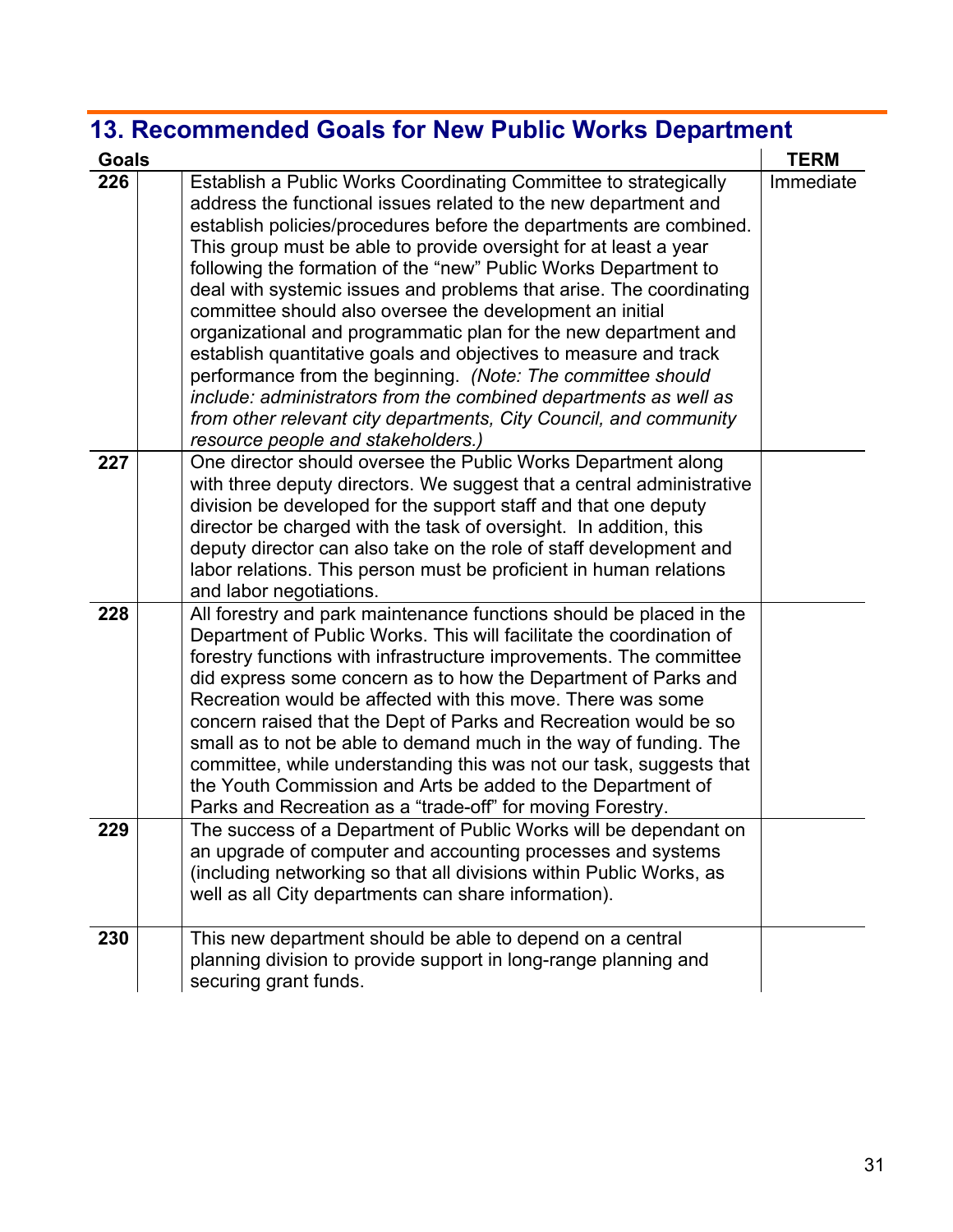# **14. Recommended Goals for Arts and Culture Department**

| <b>Overall Departmental Goals</b> |                                                                                                                                                                                                                                                                                                                                                                                                                                                                                                                                                                                                         |  |
|-----------------------------------|---------------------------------------------------------------------------------------------------------------------------------------------------------------------------------------------------------------------------------------------------------------------------------------------------------------------------------------------------------------------------------------------------------------------------------------------------------------------------------------------------------------------------------------------------------------------------------------------------------|--|
| 232                               | Identify a start up budget that includes support for a Director, support<br>staff, and operational, planning, and some programming funds.<br>Subsequent budgets should be based on results of strategic plan<br>(see below)                                                                                                                                                                                                                                                                                                                                                                             |  |
| 233                               | Hire a Director. (Note: This position should have high visibility and<br>whoever occupies the position should be able to have access across<br>all departmental lines. To achieve this, the Director should report<br>directly to the Mayor. Any candidate considered should: 1) be seen<br>as objective by Toledo's art and cultural community; 2) have good<br>communication skills; 3) be accessible, diplomatic, and a consensus<br>builder; 4) have a working knowledge of the greater arts and cultural<br>community both at the state and national levels; and 5) be a dynamic<br>self-starter.) |  |
| 234                               | Develop a task force or advisory committee to work with Director to<br>develop this function and provide ongoing advice and support.                                                                                                                                                                                                                                                                                                                                                                                                                                                                    |  |
| 235                               | The first activity of the department should be to develop a strategic<br>plan that deals with program and operational development, budget &<br>resources, and should include short and long term goals with<br>measurable objective.                                                                                                                                                                                                                                                                                                                                                                    |  |

# **15. Recommended Goals for Affirmative Action**

|     |                                                                           | Term          |
|-----|---------------------------------------------------------------------------|---------------|
| 236 | Become familiar with and determine status of all current investigations   | 100 days      |
|     | in progress.                                                              |               |
| 237 | Maintain a current Affirmative Action Plan and develop an effective       | $100$ days-1  |
|     | monitoring process.                                                       | year          |
| 238 | Utilize available resources effectively to meet the critical needs of the | 100 days- $6$ |
|     | department. Research "best" system to make recommendation for             | months        |
|     | computerized monitoring capabilities.                                     |               |
| 239 | Develop interim effective working relationships with the Departments      | 6 months      |
|     | of Human Resources and Purchasing.                                        |               |
| 240 | Establish a plan and process for on-going coordination between            | 1 year        |
|     | AA/CC and the Departments of Human Resources and Purchasing for           |               |
|     | diversity related matters.                                                |               |
| 250 | Provide training for all Department Directors and Commissioners on        | 1 year        |
|     | responsibilities and accountability for affirmative action and            |               |
|     | purchasing efforts within their departments.                              |               |
| 251 | Review pending investigations and prioritize staffing resources to        |               |
|     | manage all current investigations by April, 2002.                         |               |
| 252 | Review most recent Affirmative Action Plan and develop timeline           |               |